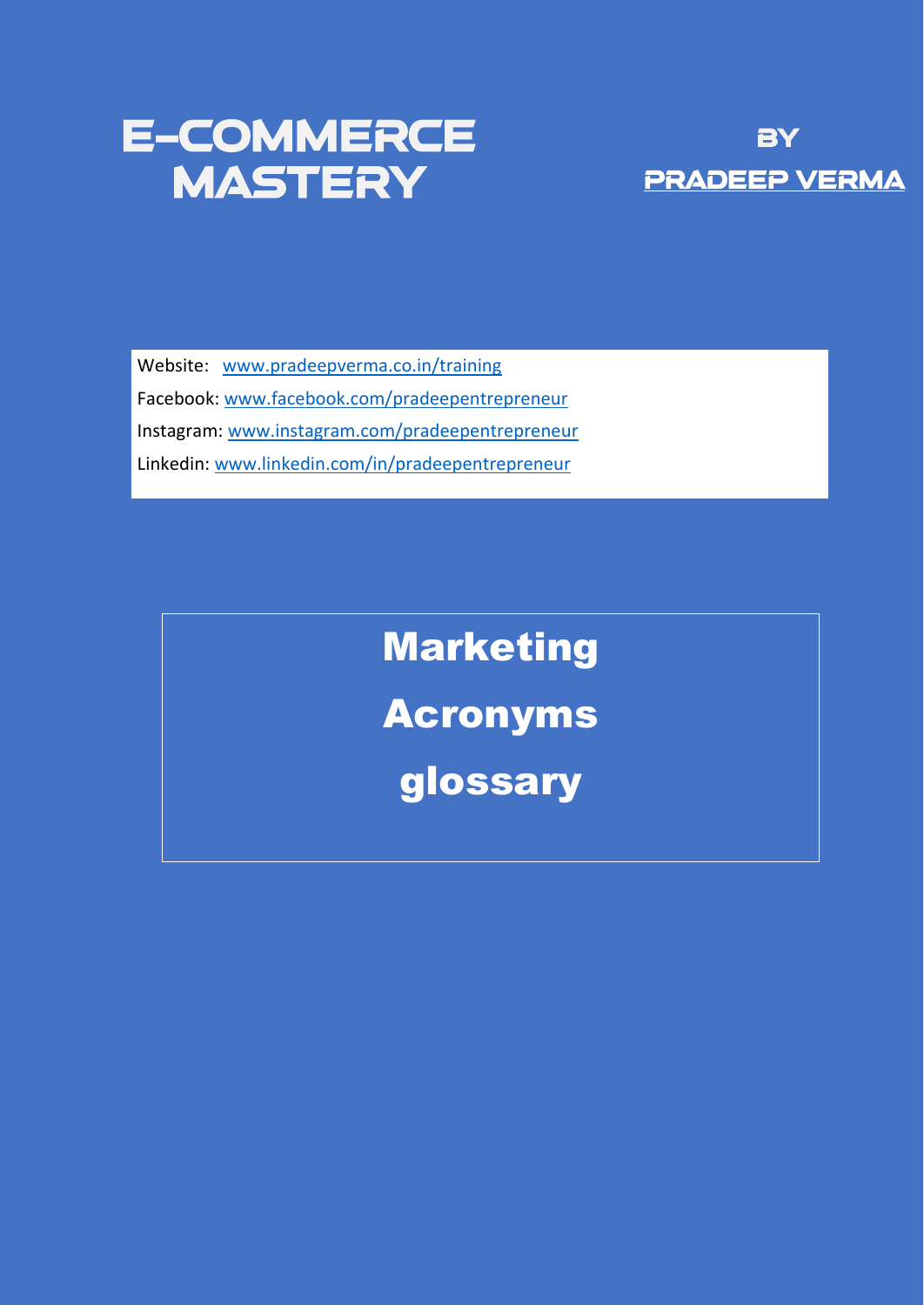# **MARKETING ACRONYMS GLOSSARY**

*The marketing world is full of acronyms in an attempt to make the vast amount of verbiage easier to memorize and understand. However, for most of us they just sound like letters. We've taken time to break down all of the most important marketing acronyms for you here. Now you can be in the know and sound cool at parties.*

#### **AIDA: Attention Interest Desire Action**

These are the outdated steps a consumer goes through from the beginning of a purchase funnel all the way through to actually making their purchase. They start with noticing, then work through having interest, to deciding they want it, and finally actually purchase it. Typically marketing focuses on guiding a consumer through each of these phases of the funnel, however this has changed somewhat in the digital age.

#### **API: Application Program Interface**

This usually has a very complicated explanation of how software talks to other software. Essentially you can setup an API to have a set rule it enforces when interacting with other software. It's like setting up a contract between one software and another. For example, Weather Underground makes it's API information available to other weather websites and apps so once it's set up they can automatically get the weather information from Weather Underground for their app via the API.

#### **ASP: Application Service Provider**

These are businesses that provide services over computer networks. For example, a company that works with clients to send text message promotions to their customers.

#### **B2B: Business to Business**

Either a company serves other businesses or it directly serves consumers. Sometimes they do both. For example, a

sports equipment company selling their products to sports shops. That would be a B2B arrangement.

#### **B2C: Business to Consumer**

In this instance, a business directly serves customers or consumers. For example, the sports shop selling its

products directly to consumers.

[www.pradeepverma.co.in](http://www.pradeepverma.co.in/) All Rights Reserved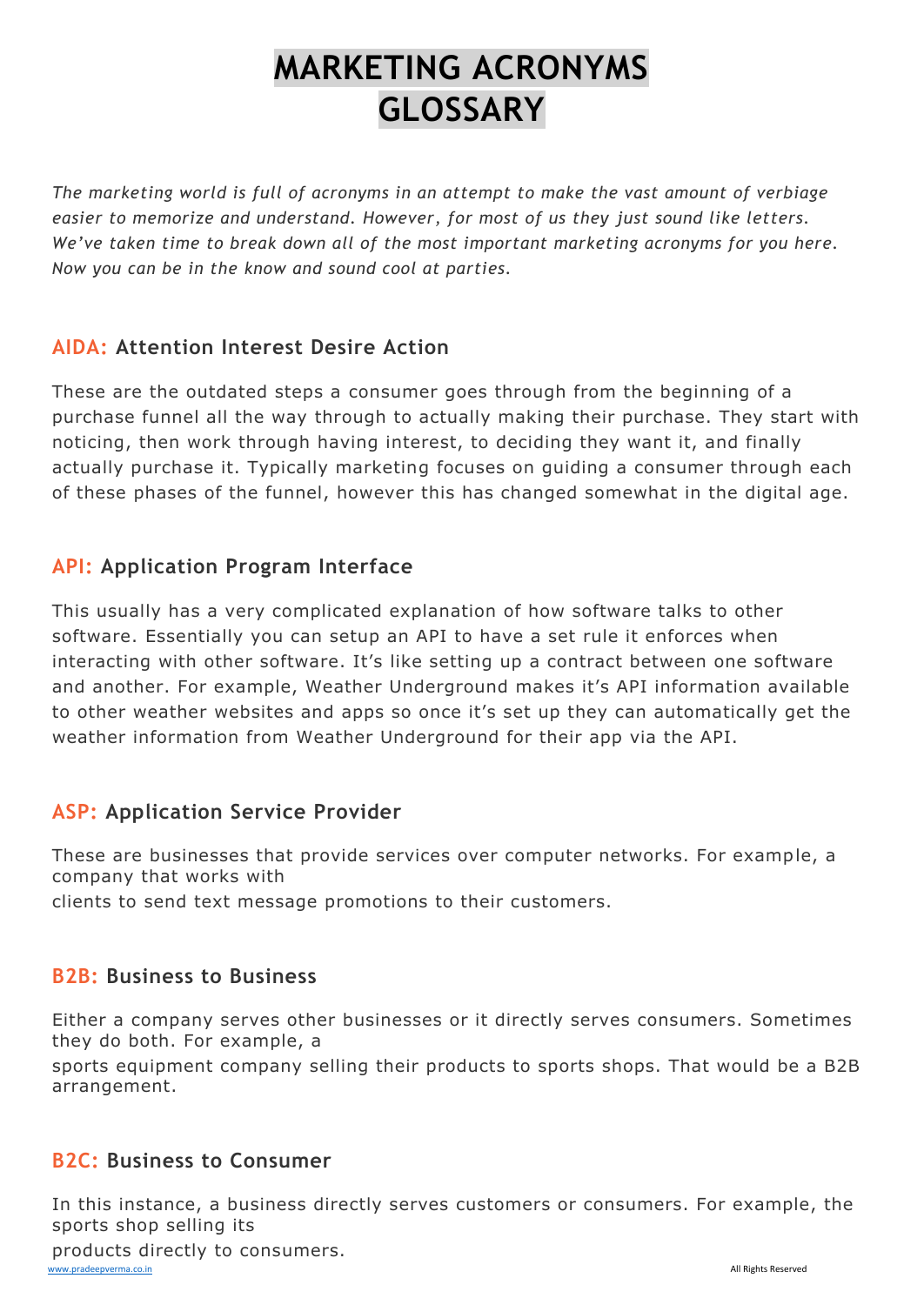## **BANT: Budget, Authority, Need, Timeline**

This is a popular tool sales reps and sales leaders frequently use to help them determine whether their prospects have the budget, authority, need, and right timeline to buy what they sell.

 $B =$  Budget: Can they afford it?

 $A =$  Authority: Are they the decision maker to be

able to buy this?  $N = N$ eed: Do they actually

need what you are selling?

 $T =$  Timeline: What's the time frame to implementation?

#### **BR: Bounce Rate**

Out of the total amount of visitors to your website, how many of them navigated away after only viewing a page?

The percentage you get here is your bounce rate.

#### **CAC: Customer Acquisition Cost**

How much money did you have to invest in order to get a customer to purchase something from you? The amount you had to invest into research, marketing money, getting your sites and profiles setup and continuing to run well, etc. There are many costs that go into acquiring a customer. Knowing this monetary amount helps with projecting how much to spend to acquire a customer moving forward.

# **CAN-SPAM: Controlling the Assault of Non-Solicited Pornography And Marketing**

A U.S. law passed in 2003 that set the rules for commercial email and messages. This law means that users can opt out of emails and that if businesses continue to attempt to email them (e.g. spam) then there are penalties in place. This is why all emails require an "unsubscribe" button at the bottom of them.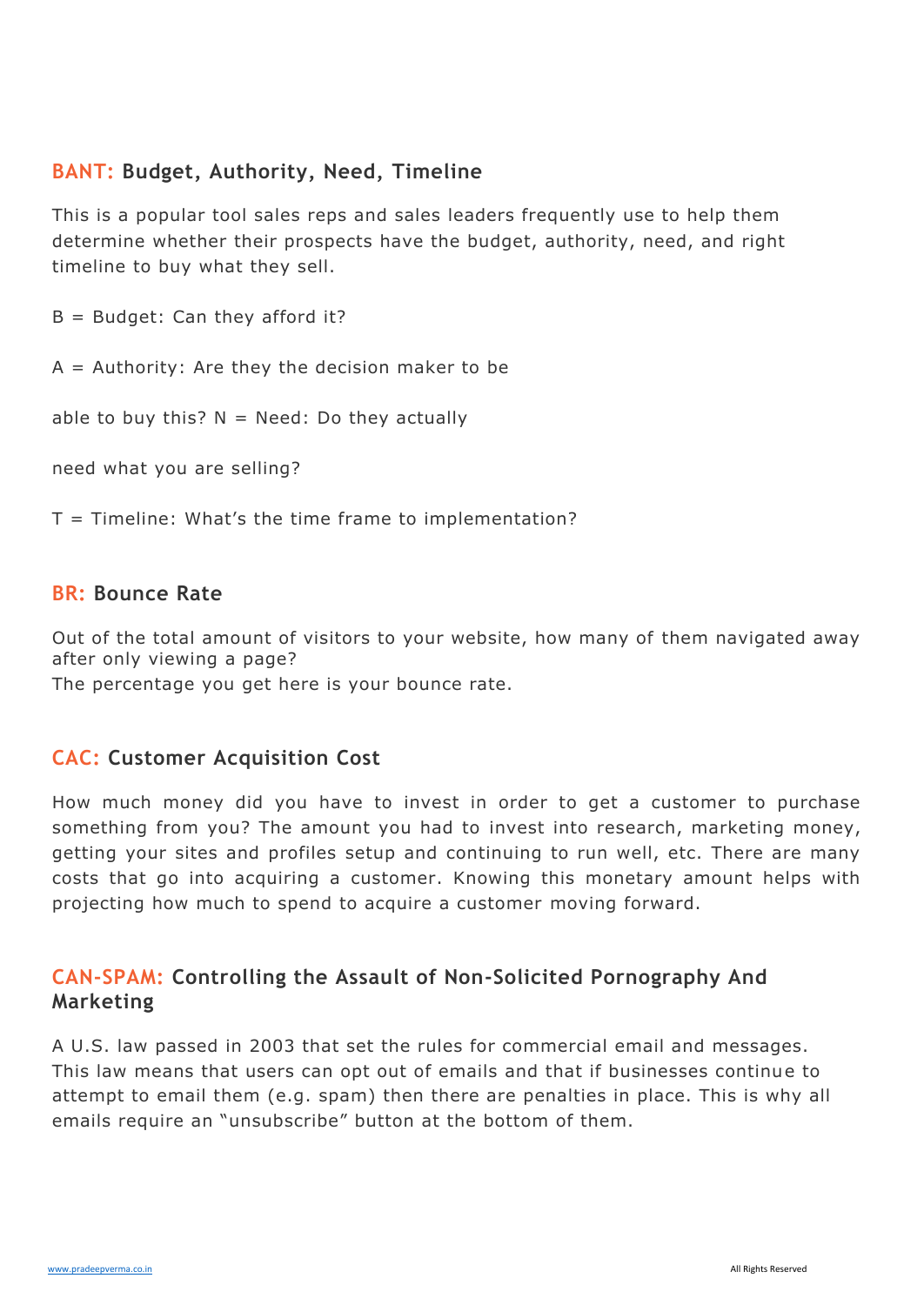# **CASL: Canadian Anti-Spam Legislation**

A Canadian law passed in 2013 that regulates the sending of "commercial electronic messages." CASL covers email,

texts, instant messages, and automated cell phone messages sent to computers and phones in Canada.

# **CEO: Chief Executive Officer**

The most senior corporate officer managing a company. This person makes the highlevel decisions about policy,

and strategy, and reports to a board of directors.

# **CFO: Chief Financial Officer**

The most senior executive responsible for managing the financial risks at a company, including financial planning, record-keeping, and reporting. This person is the financial spokesperson of the company, and typically reports to the CEO and the board of directors.

# **CIO: Chief Information Officer**

Most senior executive responsible for the technical aspects of a company including management, implementation and usability of information and computer technologies. The CIO figures out how technology can benefit the company or improve an existing

# **CMO: Chief Marketing Officer**

A CMO wears many hats but their specialty is in-depth knowledge of marketing fundamentals. They may also be involved in data analysis and strategic thinking.

#### **CMS: Content Management System**

Any kind of software application that manages the vast amount of content you have related to your brand. It may support your images, content editing, organizing, and publishing. Think: blog and social media content. Some applications do more than others but they are all considered to be a CMS if they are within the content management realm.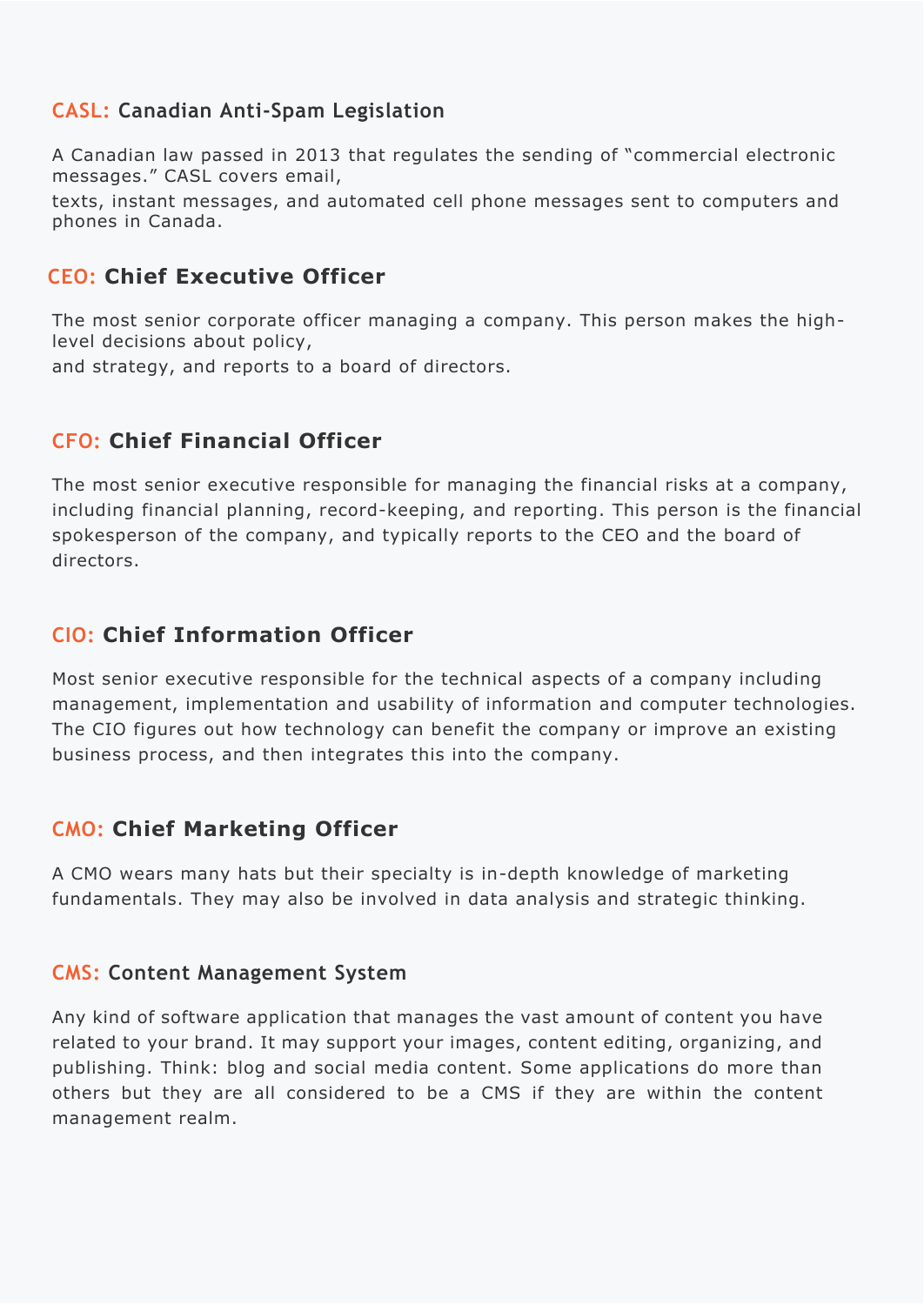# **COO: Chief Operating Officer**

Most senior executive that manages and oversees the business operations within a company. They typically report

to the CEO and are often second-in-command within a company.

#### **CPA: Cost Per Action**

Let's say you have a website and get some product advertising banners on it. Every time someone clicks the banner, buys something, or views the banner- you get money. Every advertiser and arrangement are different, for example you may just get paid when someone actually purchases something. However, you make the arrangement, the amount you get paid is called "cost per action."

**CPC:** Cost Per Click

Another online advertising model, in this instance with the web banner example, you'd just get paid a pre-set

amount whenever the Ad is clicked. Another acronym you may see for this is PPC (pay per click).

#### **CPM: Cost Per Thousand**

If you are doing a large marketing campaign, the amount it costs to reach one thousand people via a particular advertising type or medium.

## **CR: Conversion Rate**

How many users took the action you wanted them to out of the total amount who were there and saw the offer? E.g. how many people joined your email list on your website out of those that visited your website? That percentage is the conversion rate.

#### **CRM: Customer Relationship Management**

This is when a company looks at the history of interactions it's had with its customers and determines how it wants to interact with them in the future. In a simplified example, a company can see that a consumer opened all the emails about a particular product and clicked links to look at it, but didn't purchase. So, the company can send them a follow up email with a special promotion for that particular item.

#### **CRO: Conversion Rate Optimization**

A strategy to try to increase the number of users that take action on something and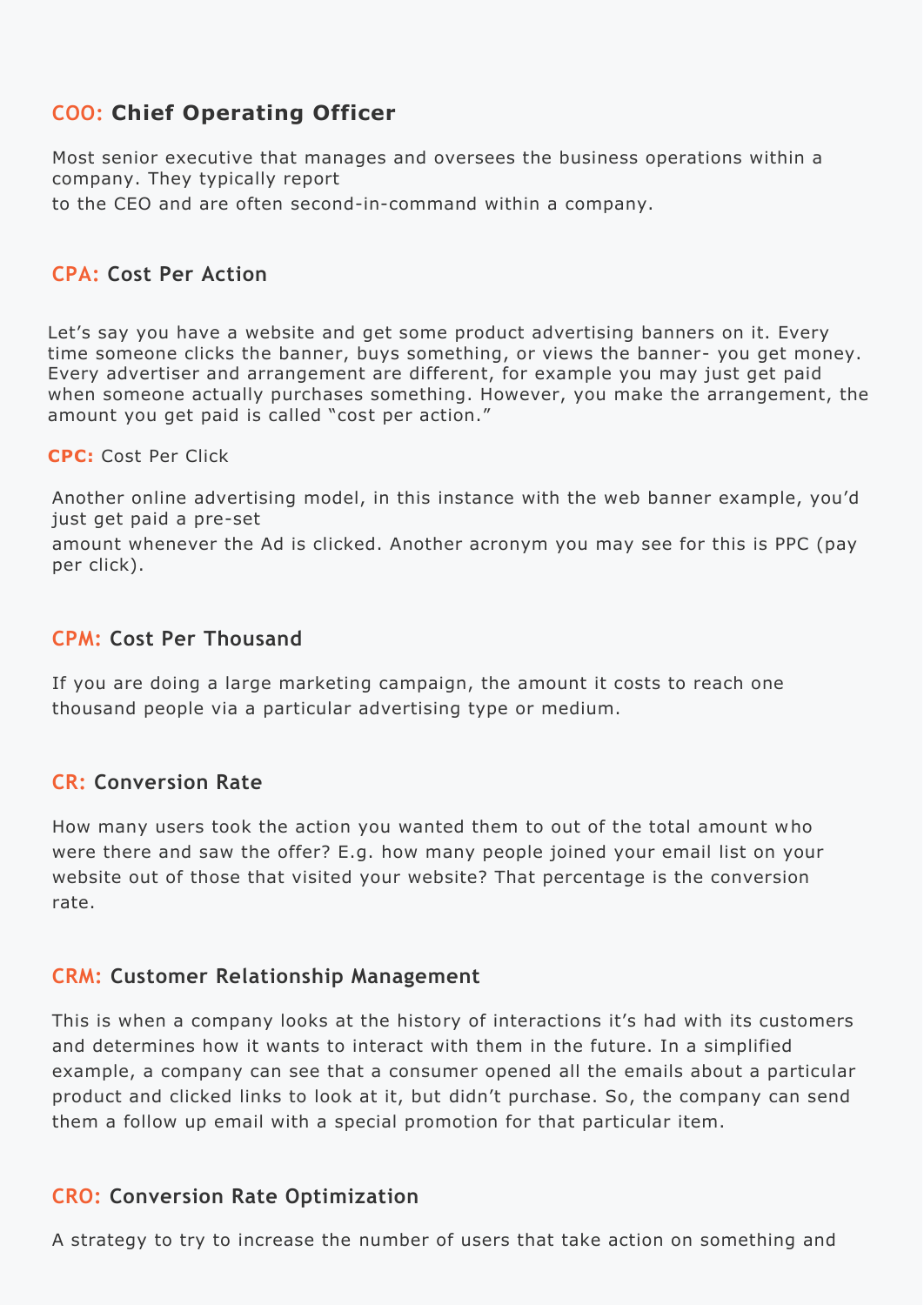# **CSS: Cascading Style Sheet**

When you build a website using traditional coding like HTML, you use CSS code on top of it to make it look visually appealing. HTML is like the building blocks and CSS is the decoration. So if you were to add a snippet of HTML code to your website from your email service provider to try to collect email addresses, it likely has a very static look from the email company that doesn't match your website's branding at all. You would then use CSS to change the button color, the font, etc to make it look like it's a matching part of your website.

# **CTA: Call to Action**

Words like "click here!" "Subscribe now" "buy now" etc are all considered to be CTAs. It's a specific instruction to users encouraging them to take a desired action. When done right, they provoke an immediate response.

# **CTO: Chief Technology Officer**

The CTO is the most senior executive responsible for focusing on the science and technology within an organization. This role is most common in companies within technology-based industries such as software or eCommerce.

#### **CTR: Click Through Rate**

How many users clicked on something specific vs. the total number of users that saw the link. E.g. out of everyone who opened an email and saw the link, how many actually clicked?

#### **CX: Customer Experience**

This is what we call the entire process a consumer goes through from knowing about your brand through to purchasing, purchasing again, interacting with staff, with the website, etc. Every little piece is part of a customer's experience.

convert into customers. E.g.

Increase the conversion rate of users who visit a website and end up purchasing.

# **CSO: Chief Security Officer**

Most senior executive that creates and oversees the policies that protect the people, company assets, and physical and tangible property. Things like privacy, data protection, health and safety are under this role.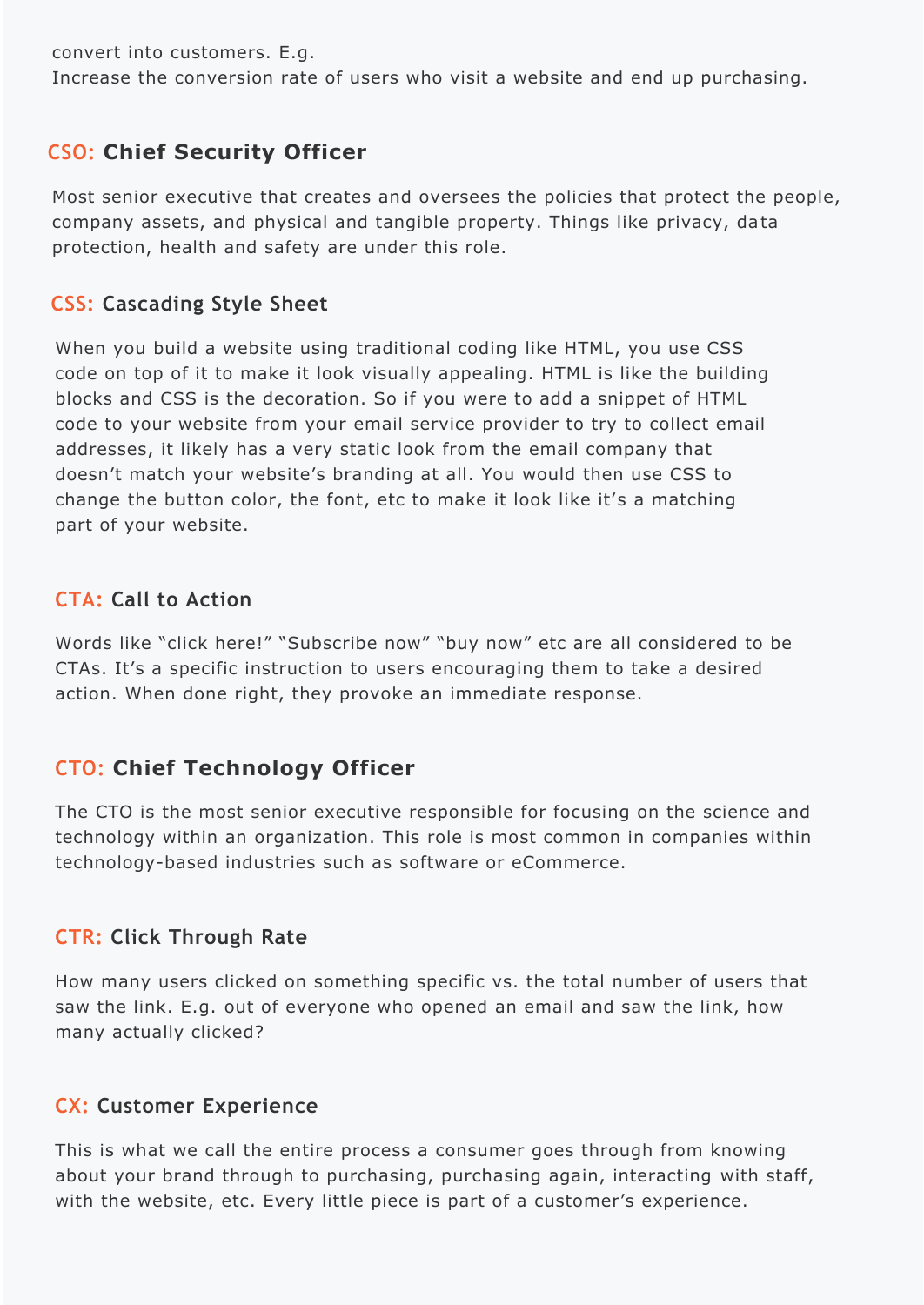#### **DM: Direct Mail, or Direct Message (Social Media)**

*Direct Mail:* Sending physical mail via post to recipients. Also known as "junk mail" as this no longer converts a cold audience into a customer anymore.

*Direct Message:* A message on a social media platform used to get in touch with followers of an account directly and in private. DMs can be sent from one person to another, or within a group. Most accounts only allow DMs from their followers, but many businesses allow DMs from anyone.

#### **DNS: Domain Name Server**

A system that controls your domain name's website and email settings.

## **EOD: End Of Day**

Can be used less formally such as "I'll have this report to you by EOD" which means the end of the business day or more formally with regards to market closing if you are in the financial industry.

#### **EOW: End Of Week**

Similarly, to EOD, EOW simply means end of the week. This means around the end of the business day on Friday.

#### **ESP: Email Service Provider**

A company that offers email marketing or bulk mail. Keeping track of everyone and various campaigns in a personal email is impossible. These companies make it easy and well organized. They also take precautions to ensure you do not get flagged as spam when sending emails.

# **DA: Domain Authority**

Domain Authority is a search engine rating metric created by Moz. DA rating is a score between 0 and 100 and this score calculated by evaluating a ton of different metrics some of which are; Moz's very own MozRank, MozTrust, linking root domains, number of total links (similar to Trust Flow and Citation Flow). All these factors and more make up a site's DA the higher the score the more authority that domain has (higher = better). DA is a predictor on how likely a website will rank. Now website's have a single score to compare themselves against other websites.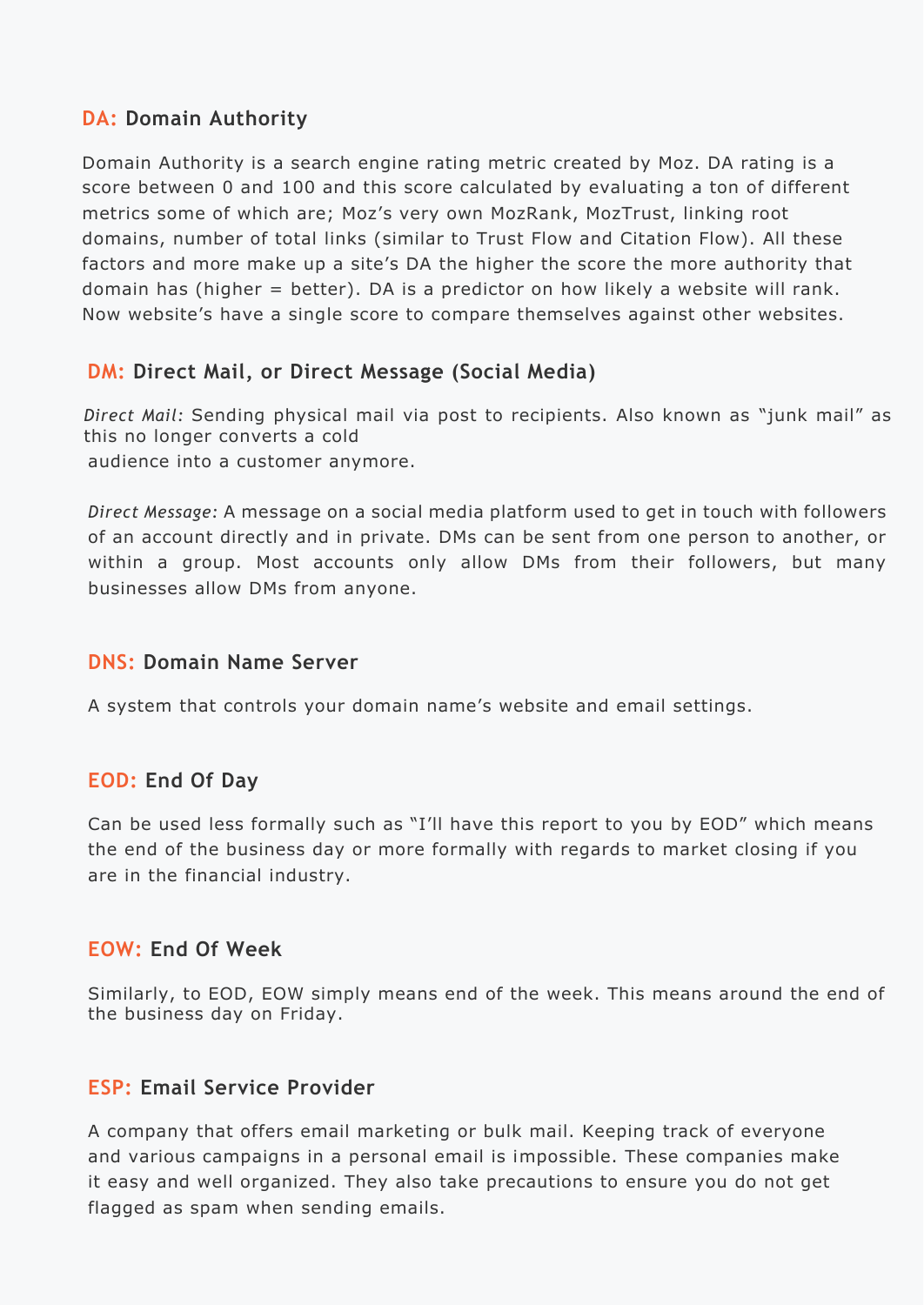### **FTP: File Transfer Protocol**

If you have a large amount of files to send (think an entire website of files, a ton of videos, etc) you can use FTP to transfer the files from one host to another over the internet.

#### **GA: Google Analytics**

Google provides a service for users' websites that generates detailed statistics about a website's traffic and where the site visits are coming from. It can also measure conversions and sales. This is added to your website and then presented to you on a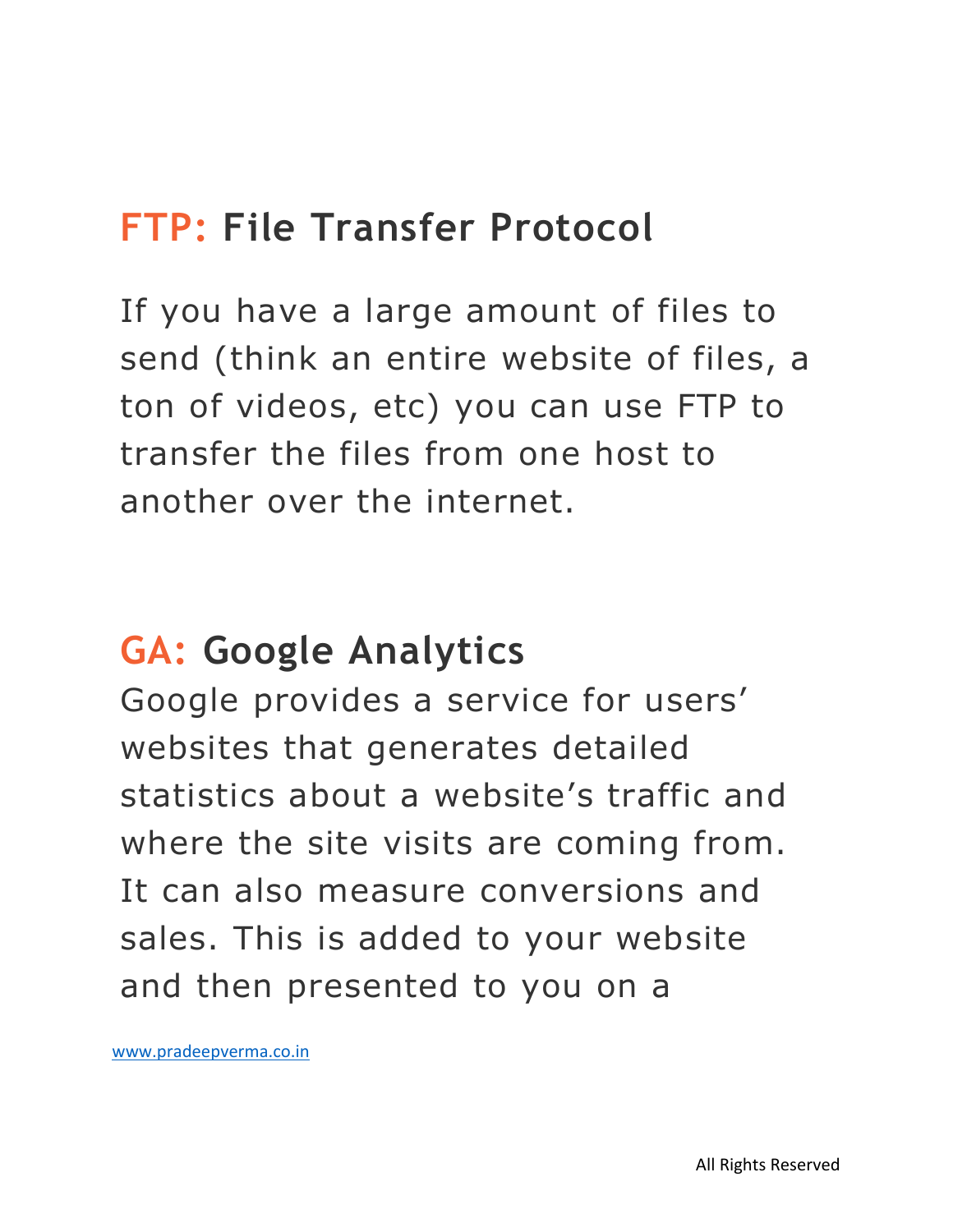private dashboard.

#### **HTML: Hyper Text Markup Language**

This is the basic code used to make websites. If your website was a house then HTML would just be the foundation, walls, holes for doors and windows. But that's all. See CSS definition for how to decorate your house / website.

#### **IBL: Inbound Link**

A link back to your site from another website.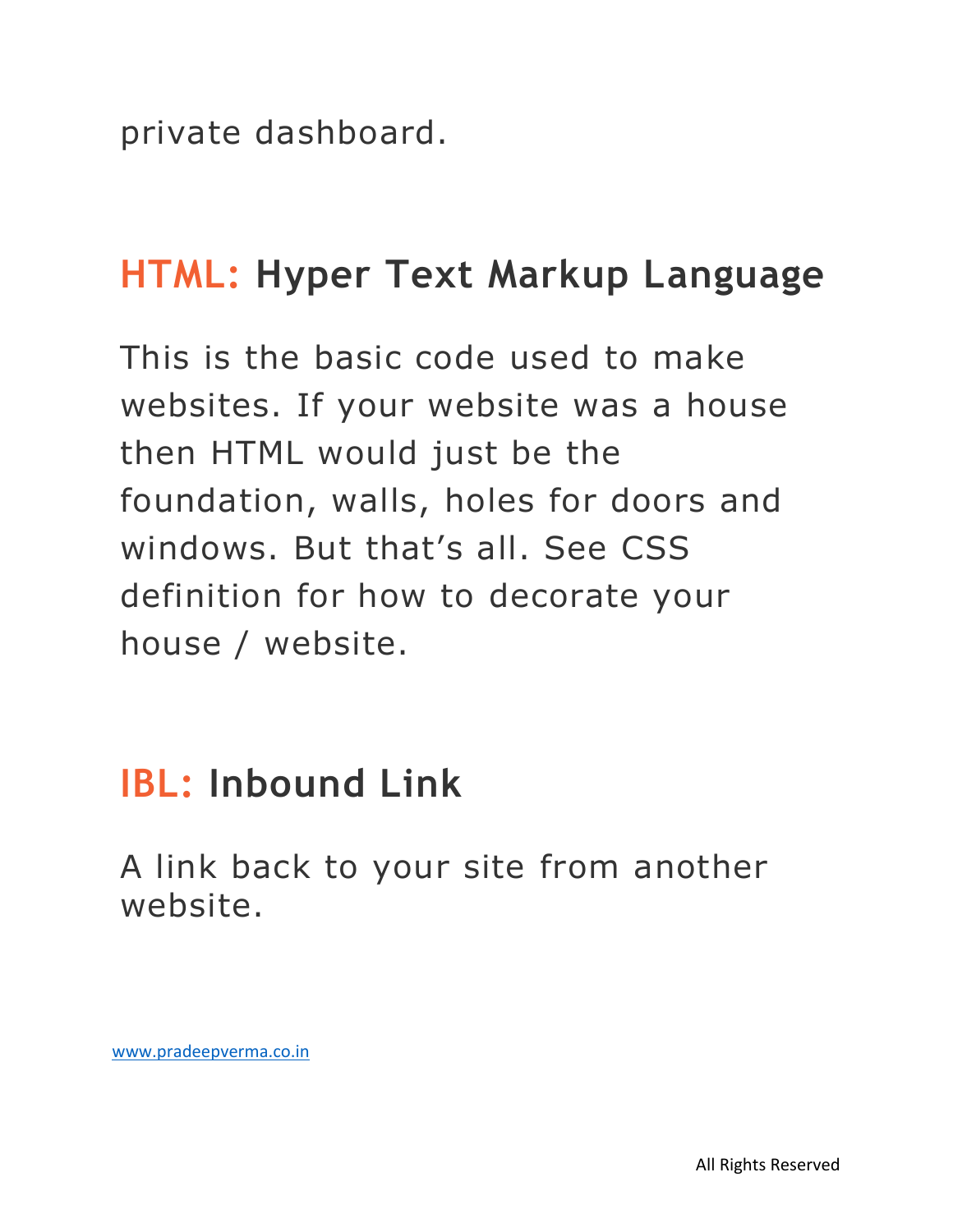# **IM: Instant Messaging**

When you send a typed message to another person in real time. E.g. text message, Facebook message, Skype chat, iMessage.

# **IP: Internet Protocol Address**

There's a number assigned to every device that uses the internet. E.g. phone, laptop. This number is called an IP Address. An example IP address looks like this: 78.125.0.209

# **KPI: Key Performance Indicator**

[www.pradeepverma.co.in](http://www.pradeepverma.co.in/)  As a company you get to determine what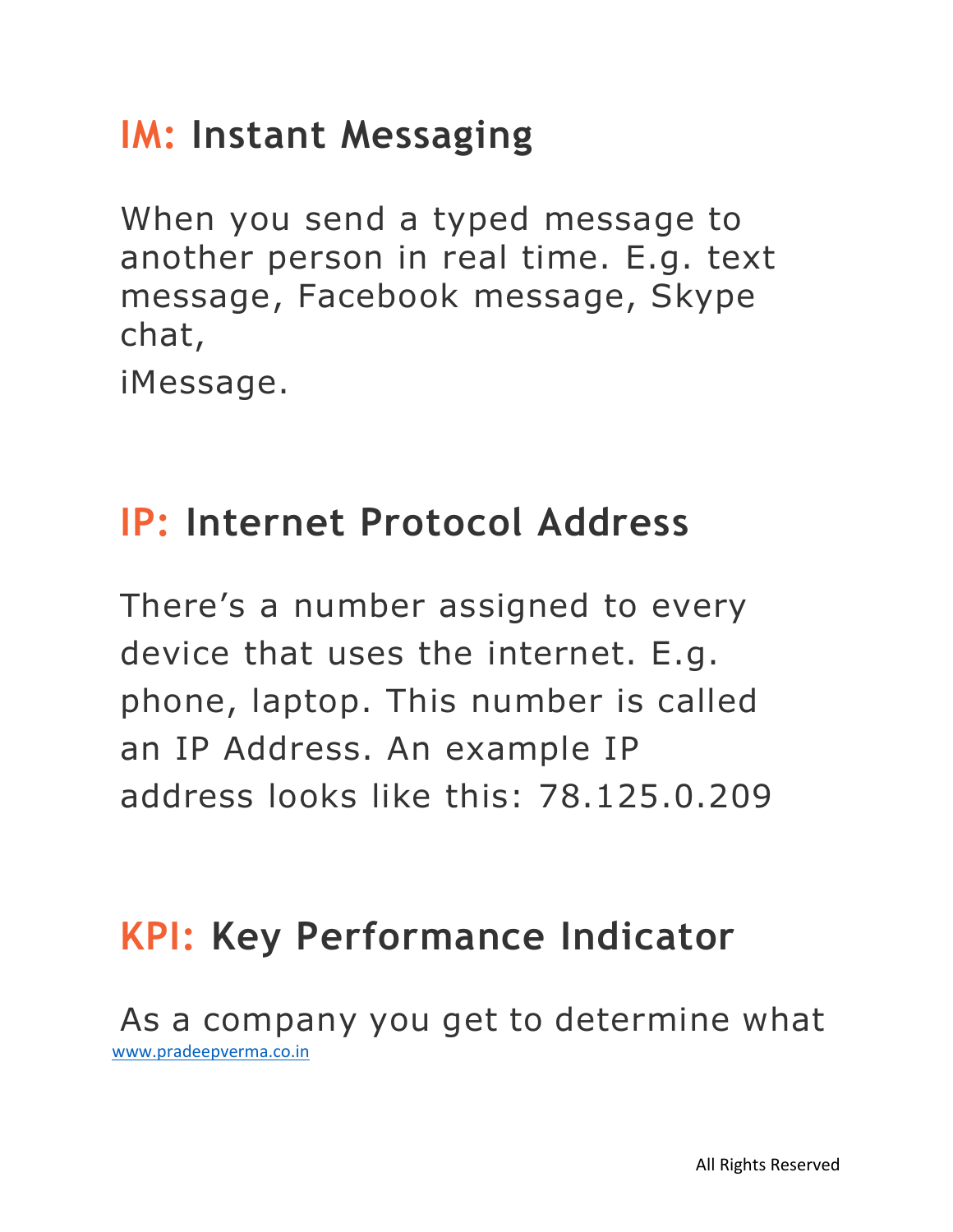your own KPI's are based on the goals you are trying to achieve and what you want to track. Maybe a KPI for you is how many views you get on your blog and how many of them convert into subscribers.

#### **LTV: Lifetime Value**

This is a monetary amount associated with a customer that estimates how much money they are going to ever spend with the company based on their actions, demographics, purchases, etc.

#### **MoM: Month-over-Month**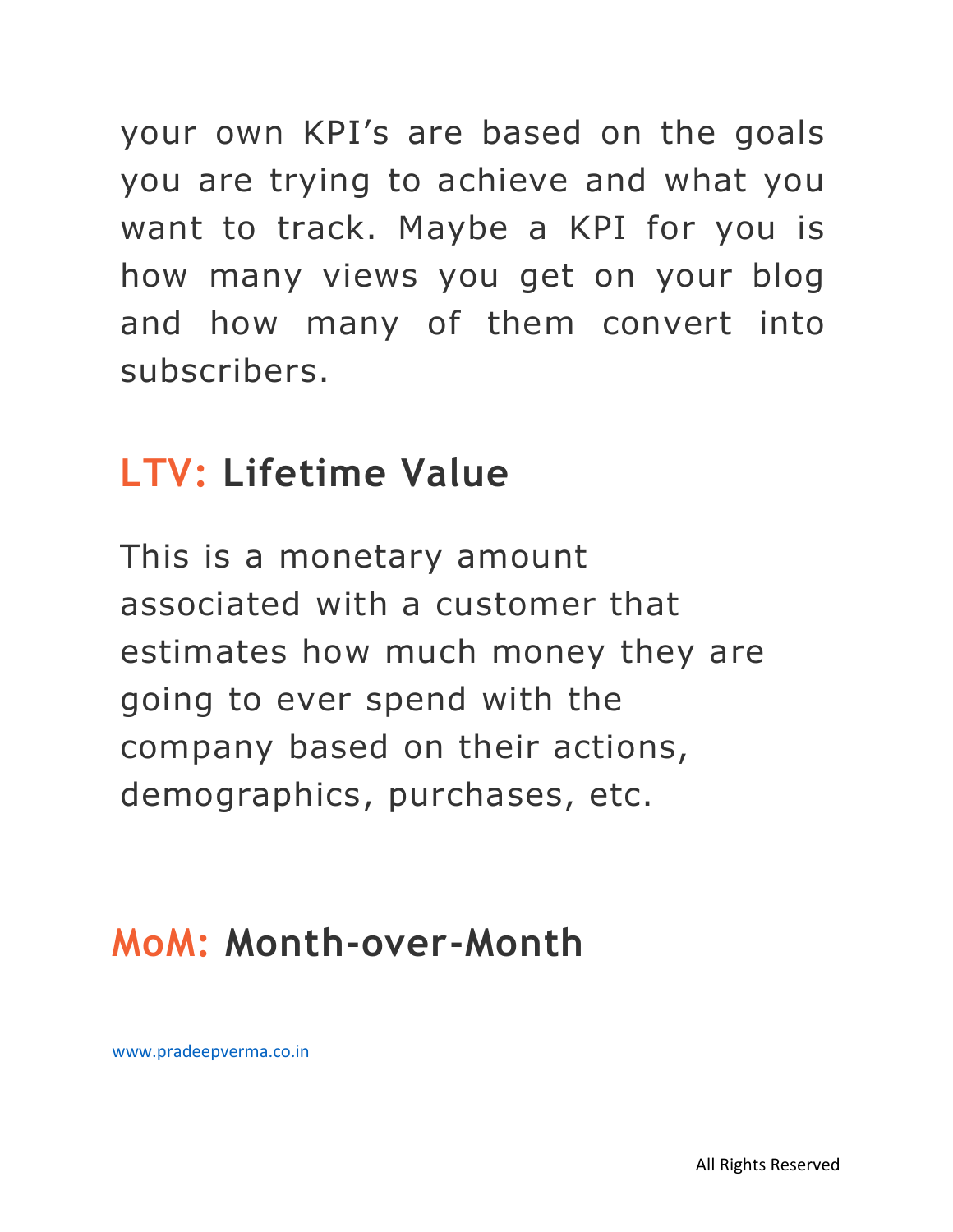This is used when you are comparing a month of a certain year with the same month of the previous year.

When you compare the average of what you are trying to track changes in for each month, you end up with the MoM.

To calculate percentage growth: Subtract Month Y number from Month X number, divide the result by Month X number, then multiply the final result by 100.

## **MRR: Monthly Recurring Revenue**

[www.pradeepverma.co.in](http://www.pradeepverma.co.in/)  This is used to track the amount of revenue a subscription-based business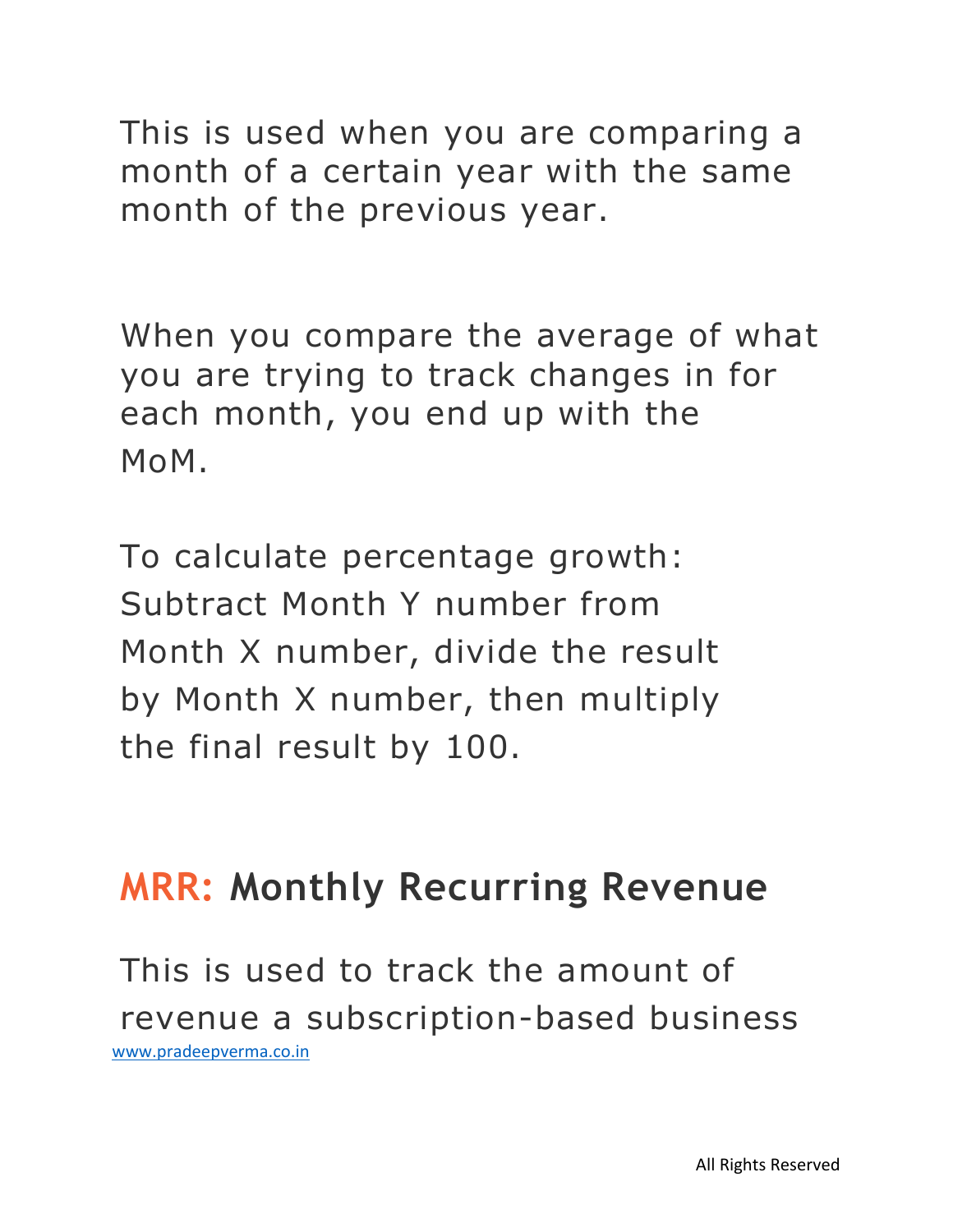receives every month. Includes averaging lost customers averaging with the rate new customers subscribe.

## **MTD: Month-to-Date**

A time period starting at the beginning of the current month and ending at the current date.

#### **NPS: Net Promoter Score**

This is a number from 0-10 that the measures the degree to which people would recommend your company to others.This number can be used to determine how to improve a company's product or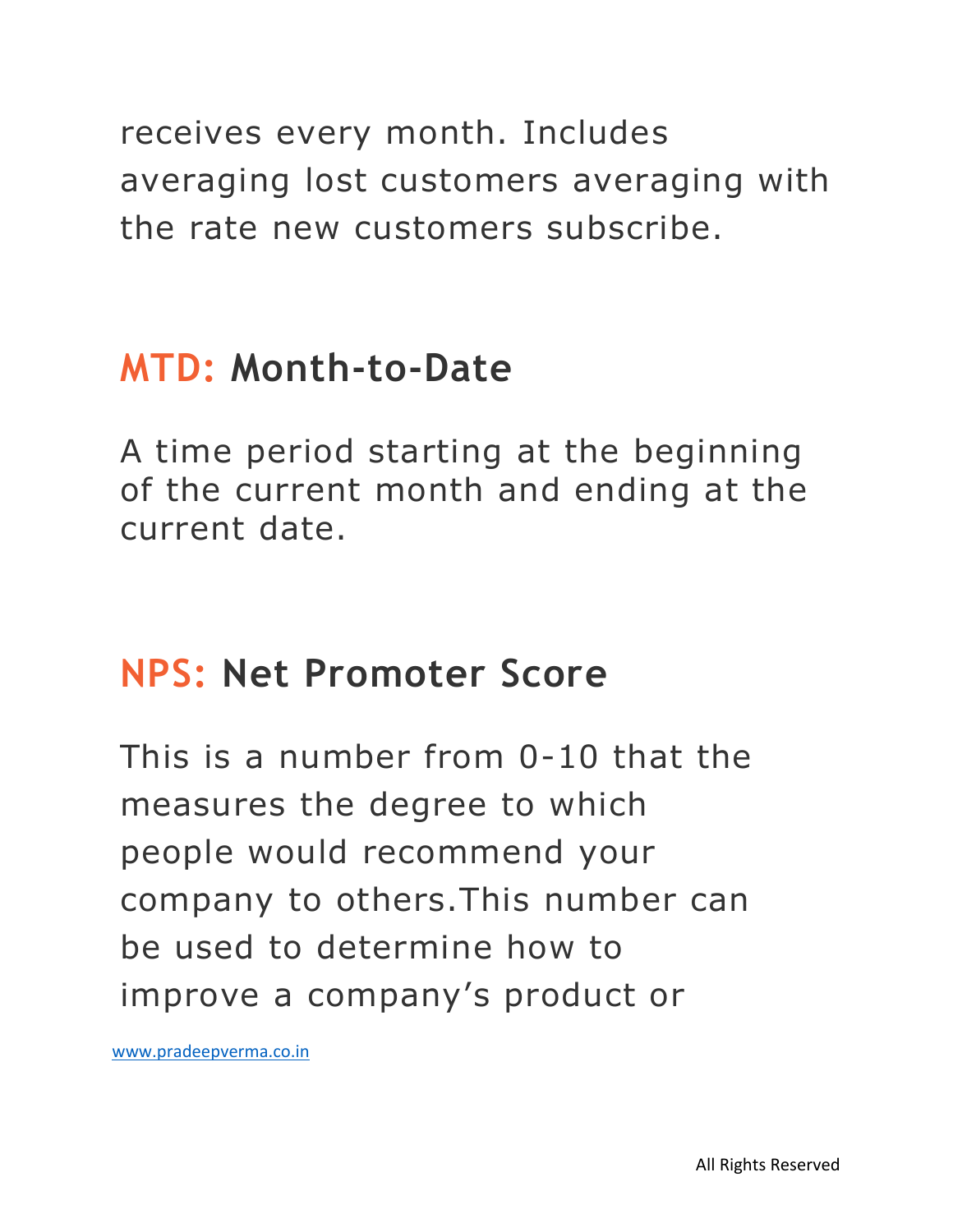service.

To calculate NPS, subtract the percentage of customers who would not recommend you (detractors, or 0- 6) from the percent of customers who would (promoters, or 9-10).

#### **OBL: Outbound Link**

Links that take you away from your current website.

# **OoO: Out of Office**

Used to explain if you are going to be out of the office physically for a specific time.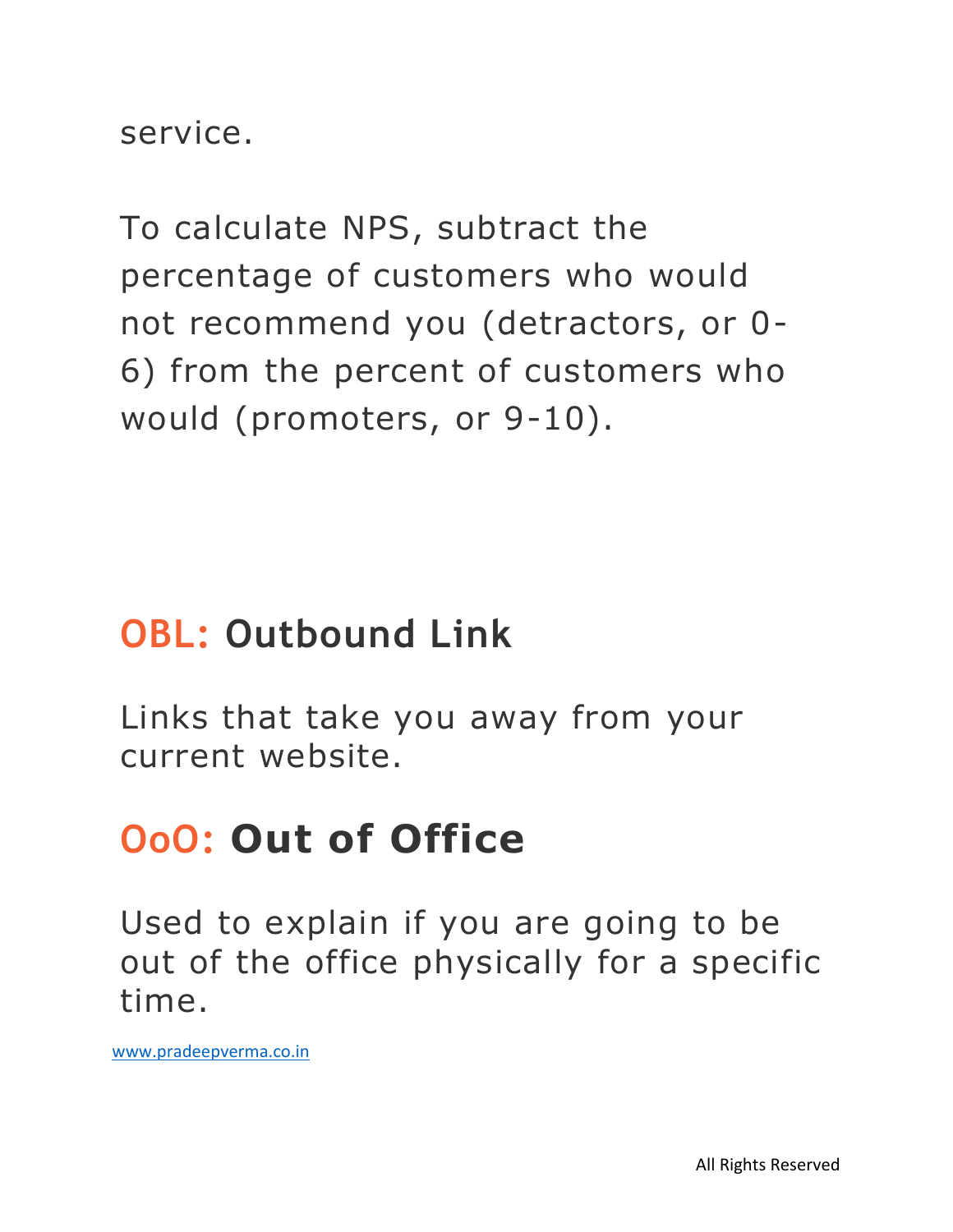# **PA: Page Authority**

Page Authority is calculated the same as Domain Authority and has the same rating system (0-100). The difference is that Page Authority is a score for a single page on a website. Thus, predicting the likelihood that that specific page will rank. This score can also be used to compare specific pages of a website to other specific pages on other websites.

#### **PM: Project Manager**

Project managers manage the various aspects of a project, but do not actual

[www.pradeepverma.co.in](http://www.pradeepverma.co.in/)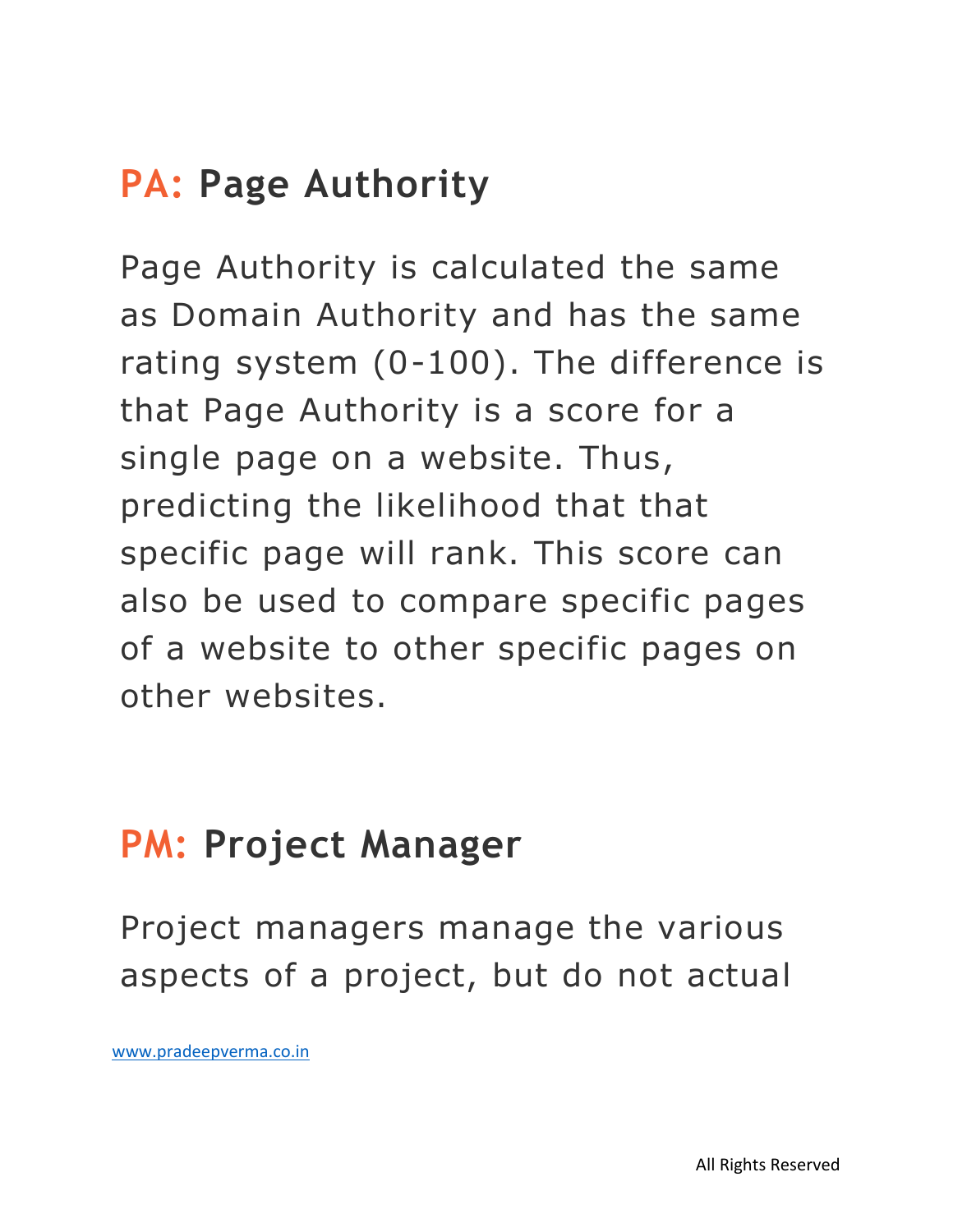contribute to the project elements itself. They are responsible for increasing productivity, reducing risk, maximizing benefits, and minimizing costs. They are the point person for any issues that arise inside or outside the project team.

## **PR: PageRank**

How Google ranks software and calculates how well your page connects with the search words entered.

# **PR: Public Relations**

The act of getting a company, brand, product or person in front of the right audiences at the right time. Ideally,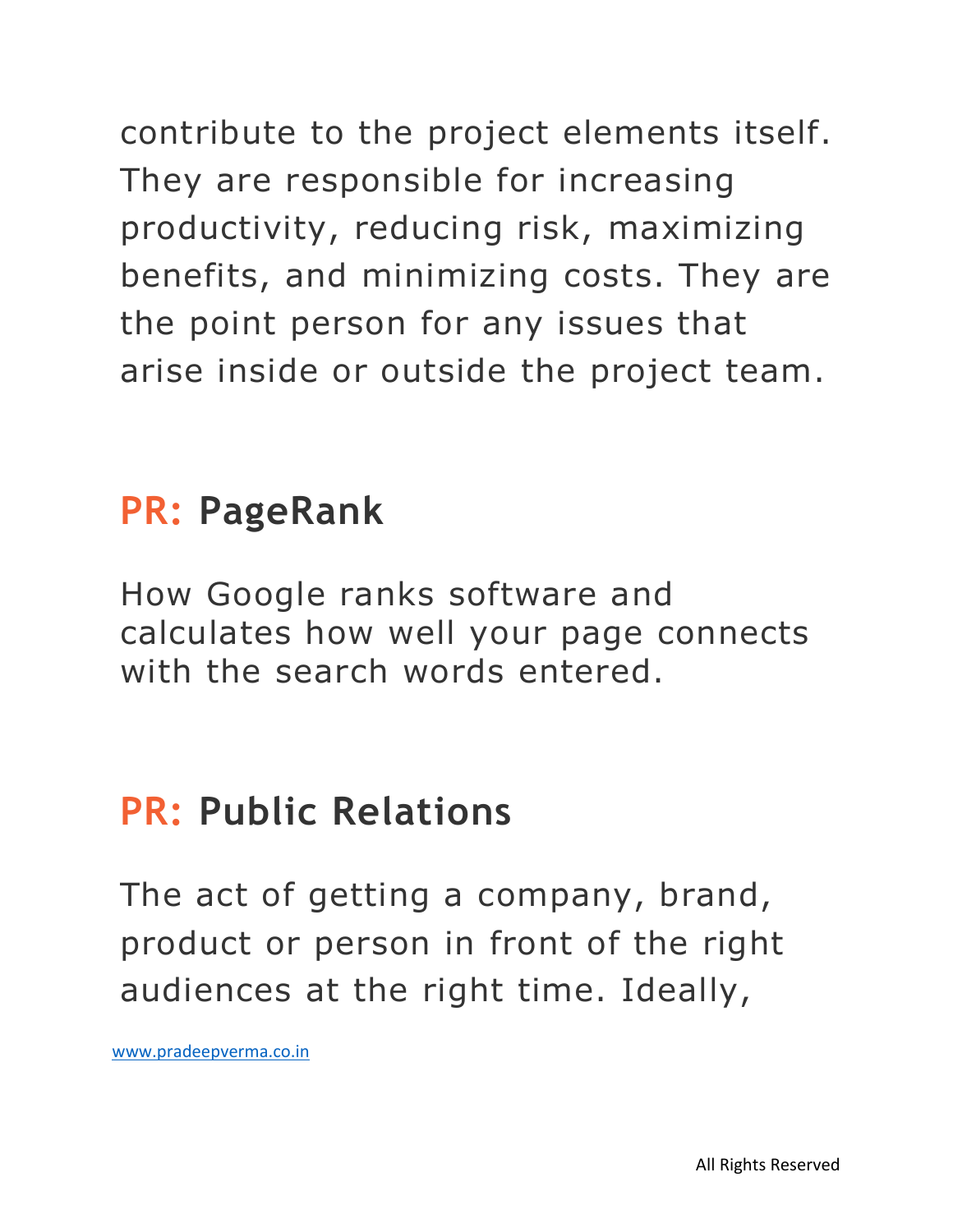consumers watch it and it sounds like genuine recommendations or information vs. an advertisement that would turn them off. Examples of good PR:, being featured in a magazine, TV show, special event, celebrity, news article, podcast, etc.

# **PTO: Paid Time Off**

This is the vacation, sick and holiday time you are either given when you begin employment somewhere, or that you accrue over time.

# **PV: Page View**

[www.pradeepverma.co.in](http://www.pradeepverma.co.in/)  How many people viewed a specific web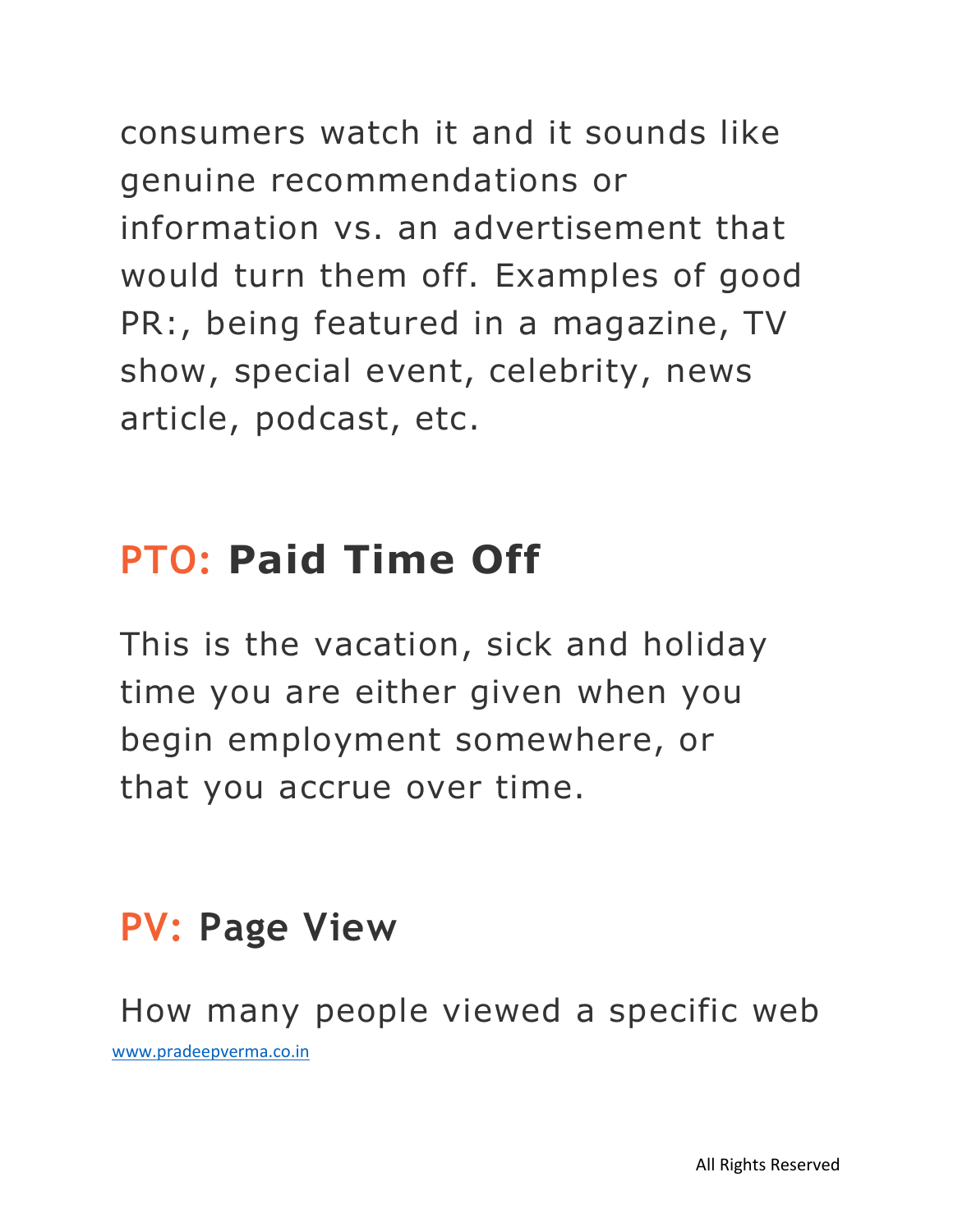page. This isn't general to the entire website, it's for a particular page within a website.

#### **QoQ: Quarter-over-Quarter**

This is used when you are comparing a quarter of a certain year with the same quarter of the precious year.

# **QR Code: Quick Response Barcode**

Have you ever seen those squares with a bunch of dots on them on products or signs? These are called QR codes and they store website URLs or other information. You can scan them with your Smartphone's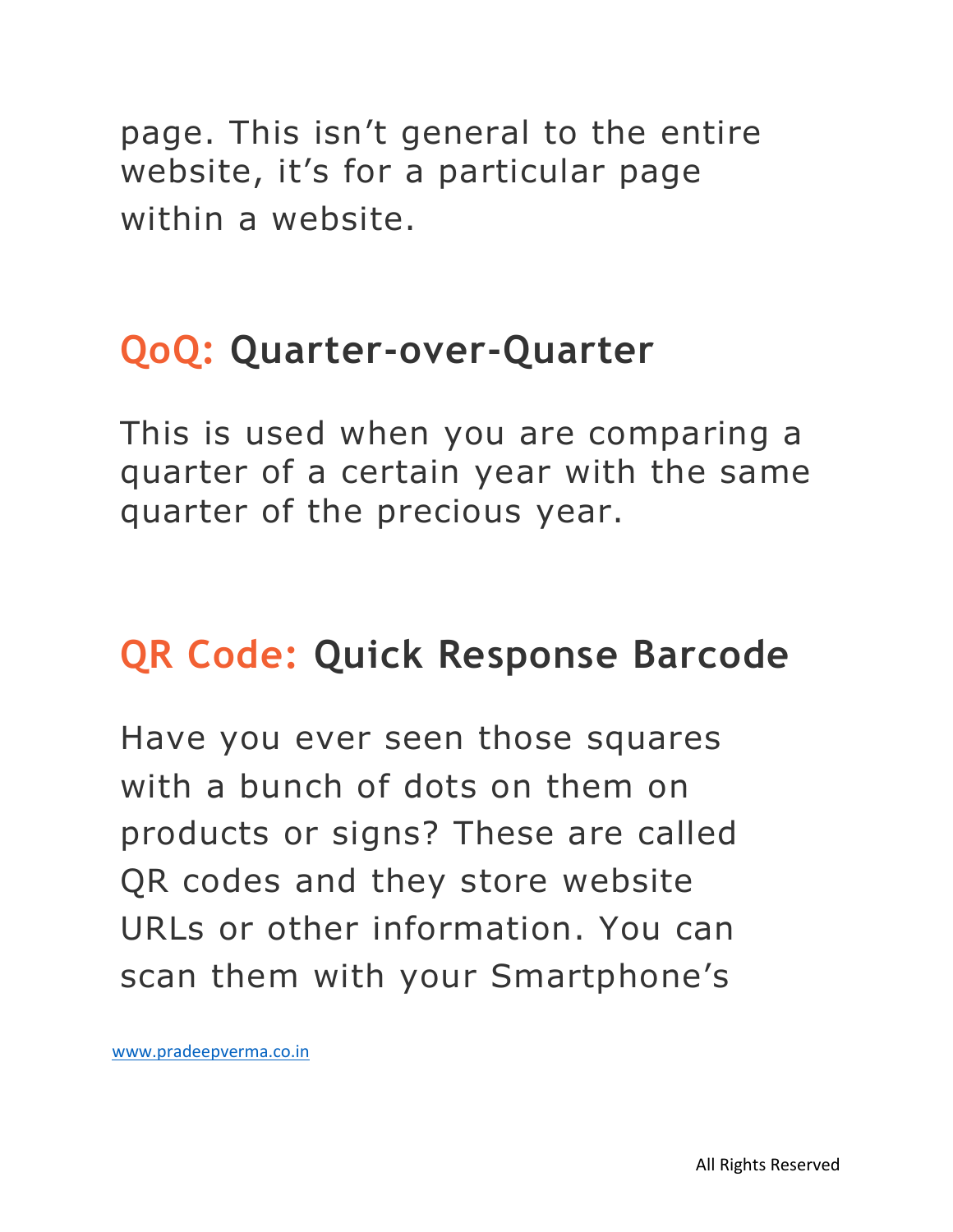camera and be taken to the information directly.

#### **QTD: Quarter-to-Date**

The time period starting from the beginning of the current quarter and ending at the current date.

#### **ROI: Return on Investment**

If you invested \$100 into a marketing campaign and made \$1000, you had a \$900 return on investment. This amount is just how much you got back on an investment you made of any kind.

# **RSS: Rich Site Summary**

[www.pradeepverma.co.in](http://www.pradeepverma.co.in/)  An RSS is a list AKA " feed" or "channel"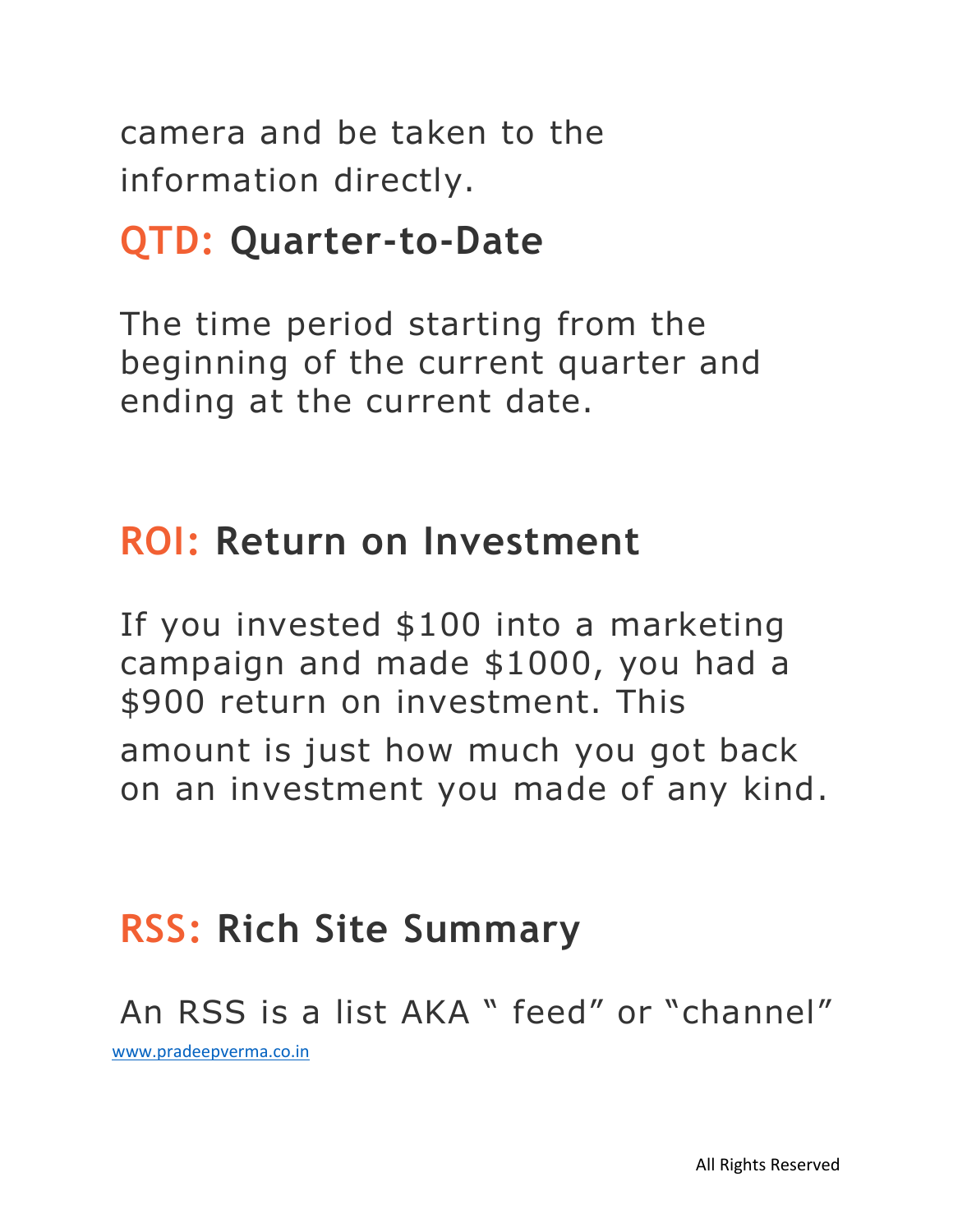with a summary of a bunch of different websites.

#### **RT: Retweet**

Re-posting (or sharing) a tweet posted by another user on Twitter. This can be done by simply using the "retweet" button.

# **SaaS: Software-as-a-Service**

If you've ever used an online software or downloaded it onto your computer, you've used SaaS. For example, if you use an accounting software that's SaaS. These are typically on subscription.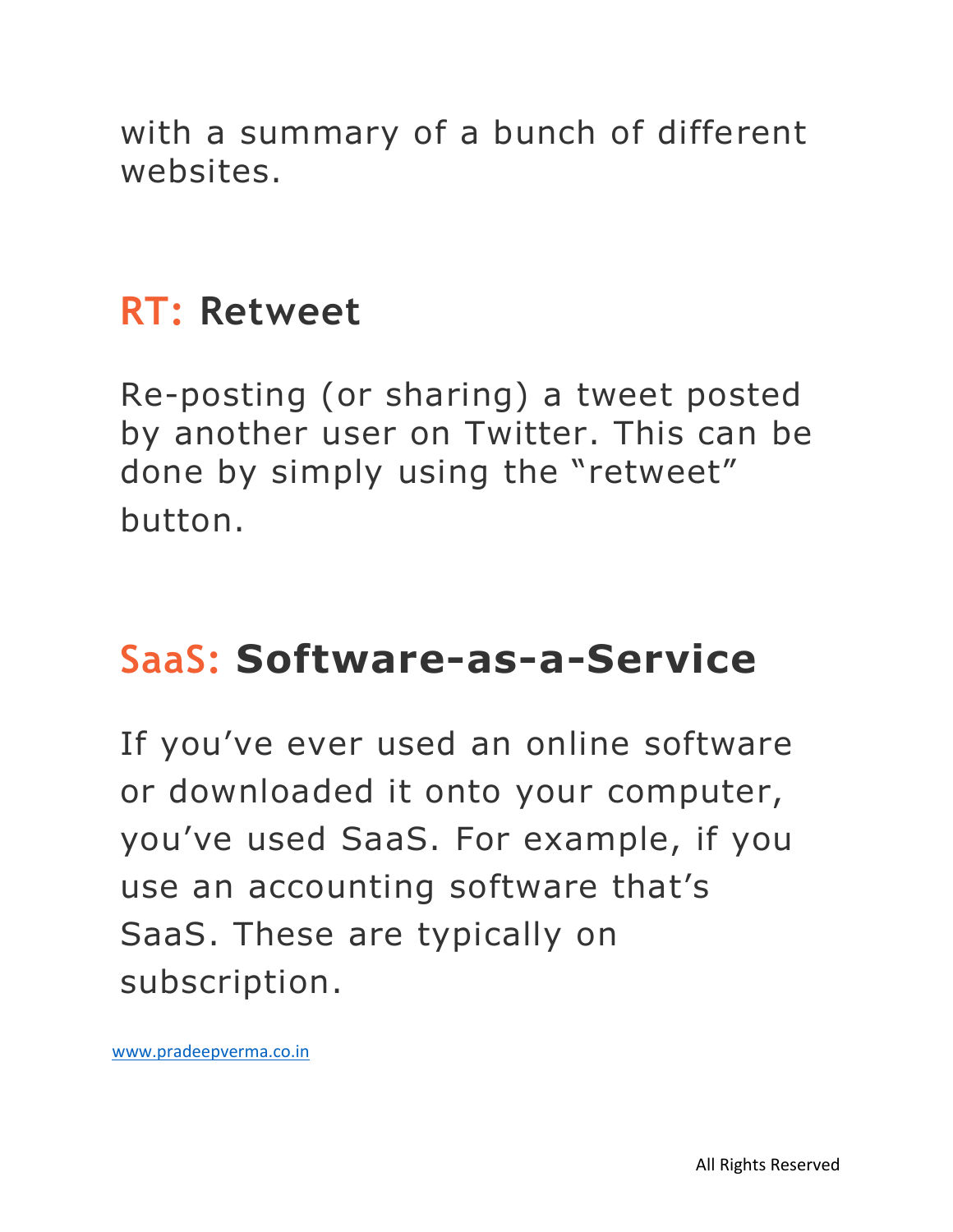# **SEM: Search Engine Marketing**

When you search on a search engine and the top results are sponsored results, i.e. companies pay to have their related site come up above the rest to increase the likeliness you'll click them vs scrolling down to the non- sponsored posts.

# **SEO: Search Engine Optimization**

This is when you optimize your website and content in order to appear in search engine results for keywords you want to be associated with. This is organic (free) to implement whereas SEM (see above) is the paid version.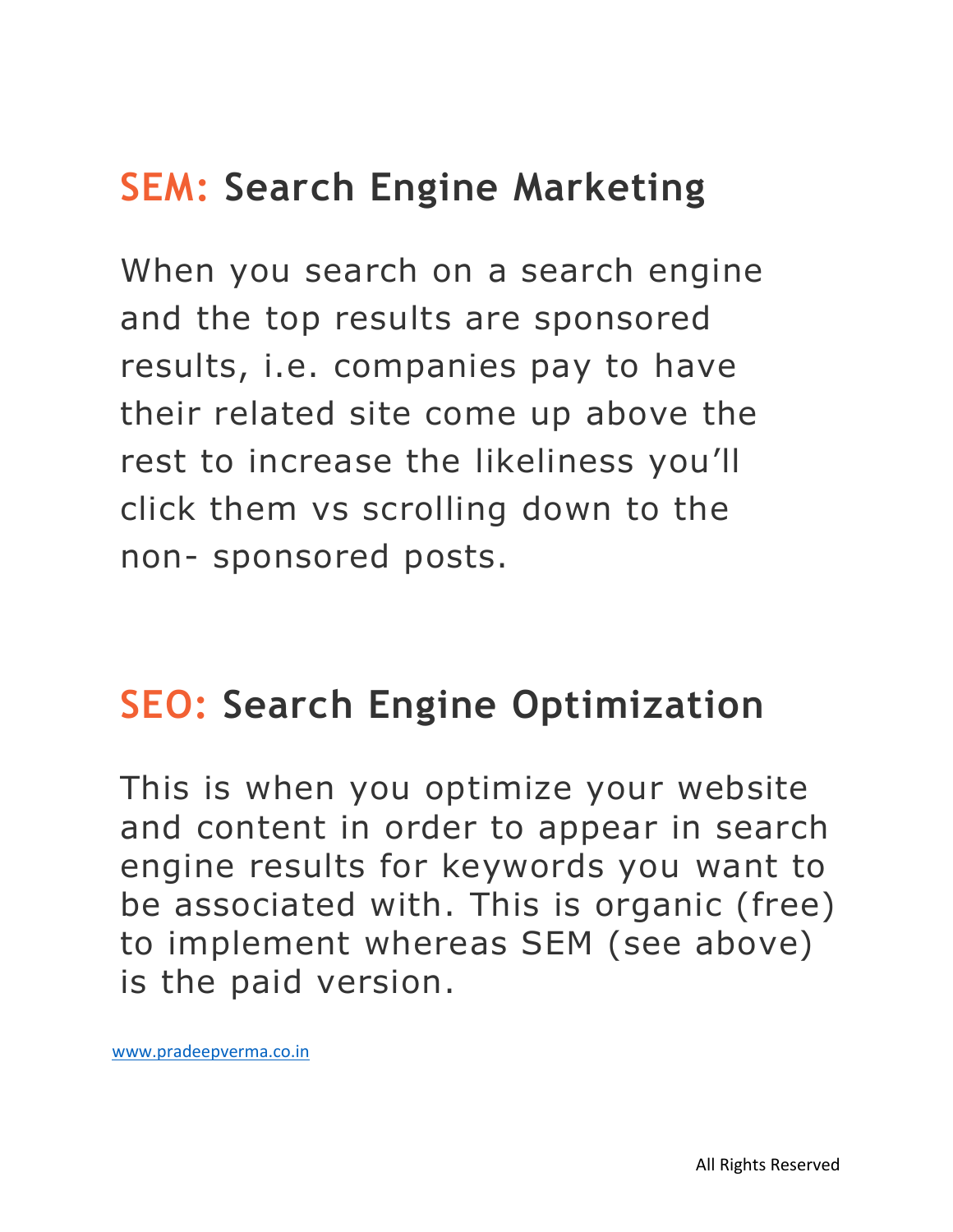# **SERP: Search Engine Results Page**

When you search for keywords in a search engine and the list of results appears, this page is called the SERP.

#### **SLA: Service Level Agreement**

An agreement between a company's sales and marketing teams that defines the expectations sales has for marketing and vice versa. The idea is to align the sales and marketing teams so they are integrated and can work toward goals cohesively.

#### **SMB: Small-to-Medium Business**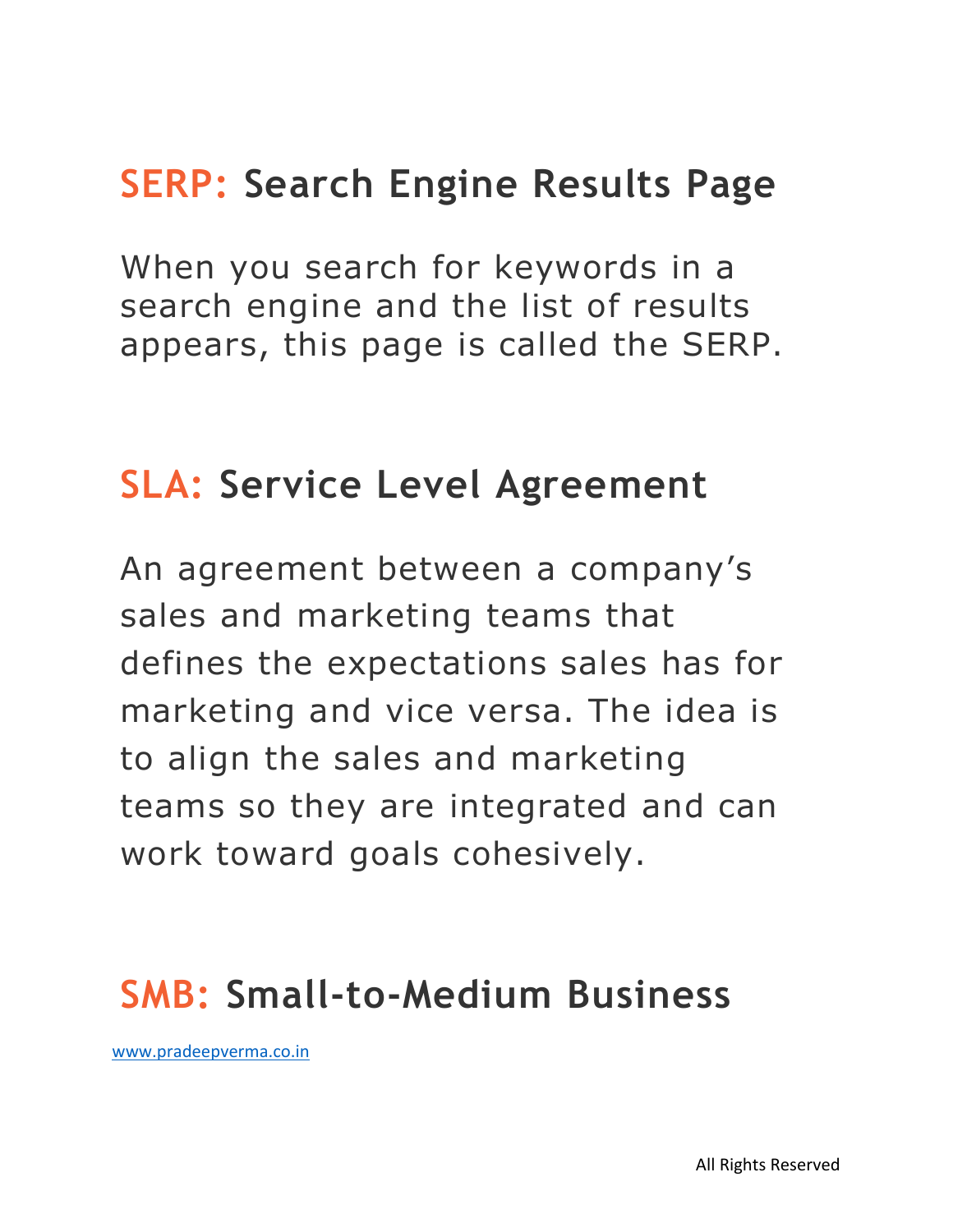Companies that have between 10 and 500 employees.

#### **SMM: Social Media Marketing**

Marketing throughout various social media platforms (e.g. Facebook, Twitter, LinkedIn) strategically for a brand.

# **SMO: Social Media Optimization**

Leveraging various social media communities to increase publicity around a brand.

# **SOV: Share of Voice**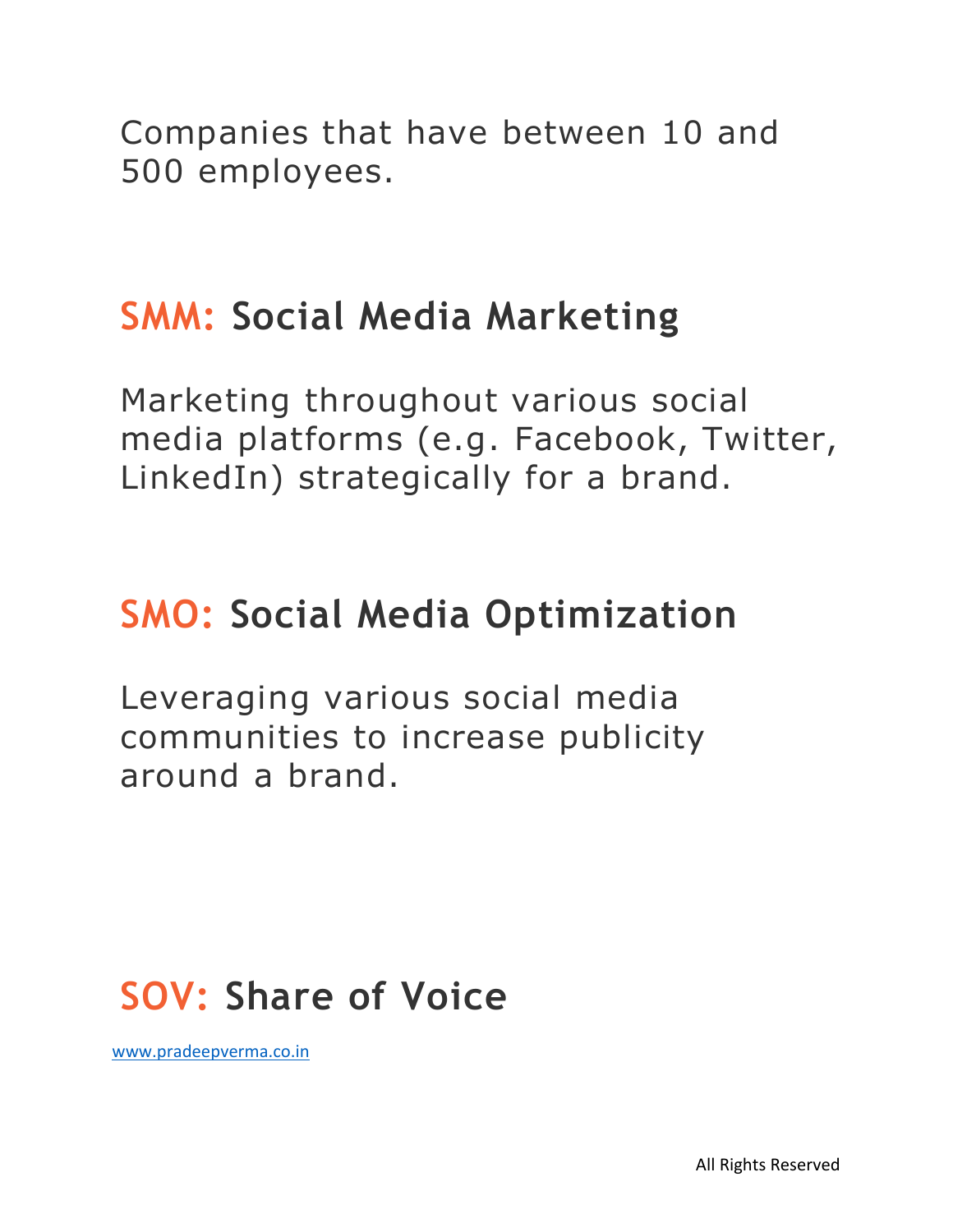An online advertising ad revenue model that focuses on weight or percentage among other advertisers.

# **SWOT: Strengths, Weaknesses, Opportunities, Threats**

A SWOT analysis gives a strategic view of the main opportunities and challenges that exist within a company's brand or market. The result is an action plan containing the most important next steps in order to achieve success as a department or large organization.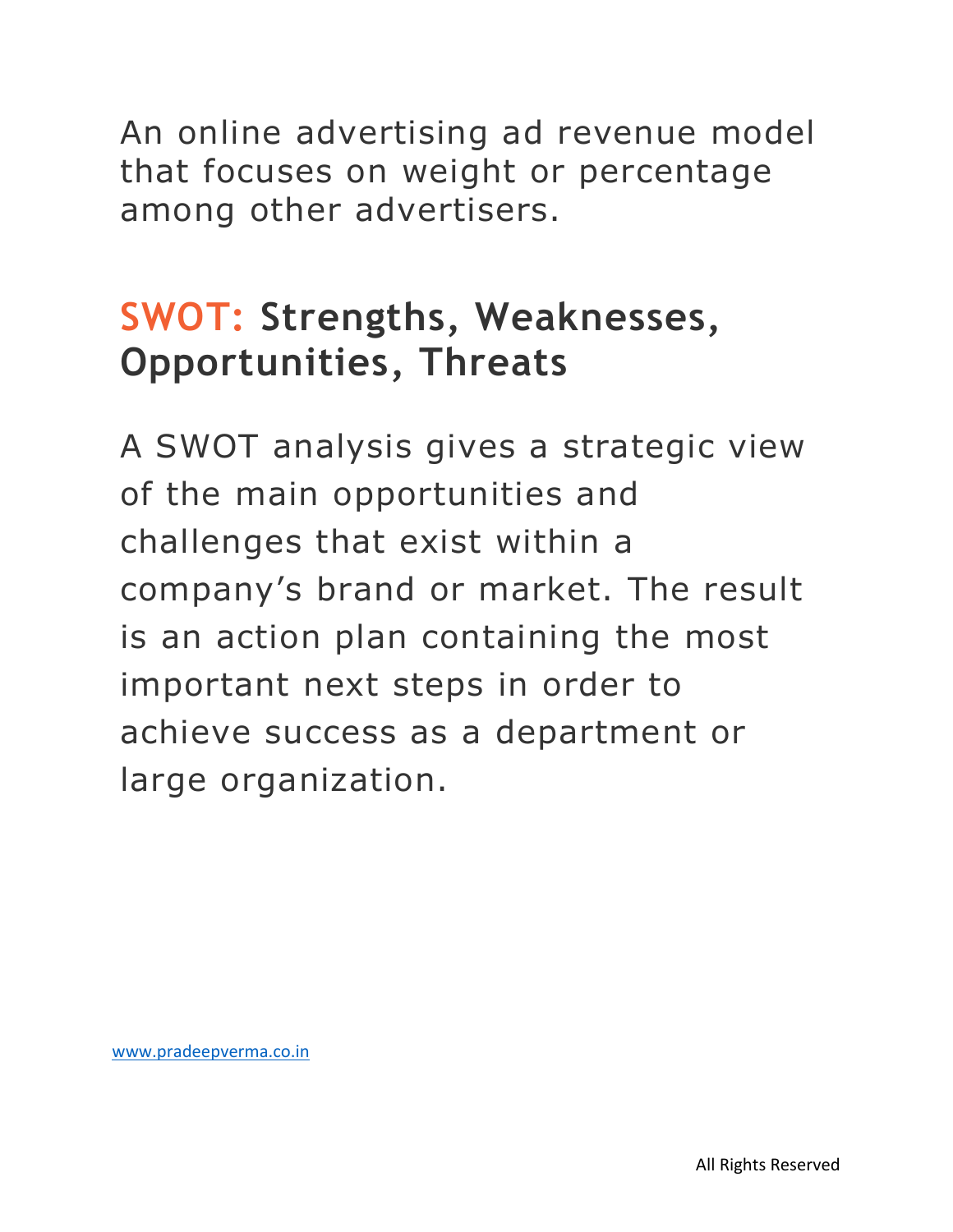# **TOS: Terms of Service**

Terms a user has to agree with in order to use a particular software, service, product, etc.

#### **UGC: User Generated Content**

When users of a particular online system or service create content related to that business. E.g. a website about men's health that accepts and features content from various contributors, paid or unpaid.

# **UI: User Interface**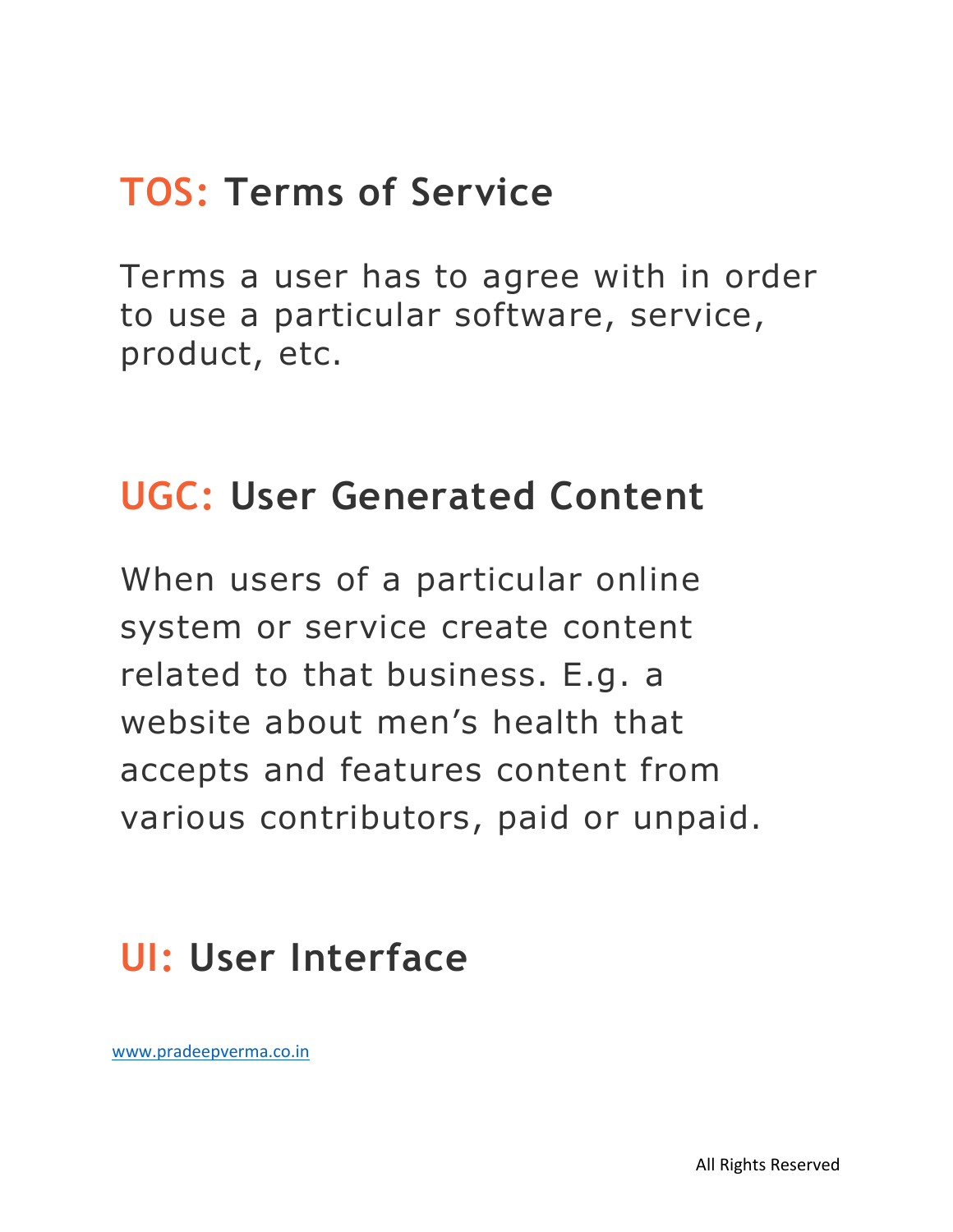The part a user sees on a web application. E.g. when you interact with a website, that's the UI. There is various code, databases, servers, etc that goes into a website. But the part users SEE is the UI.

#### **URL: Uniform Resource Locator**

An address to a website or resource on the internet. It's what you type into the top bar of a web browser so you can locate the site you want.

#### **UV: Unique Visitor**

[www.pradeepverma.co.in](http://www.pradeepverma.co.in/)  This is used to count the number of individuals visiting web pages during a given time. It counts each person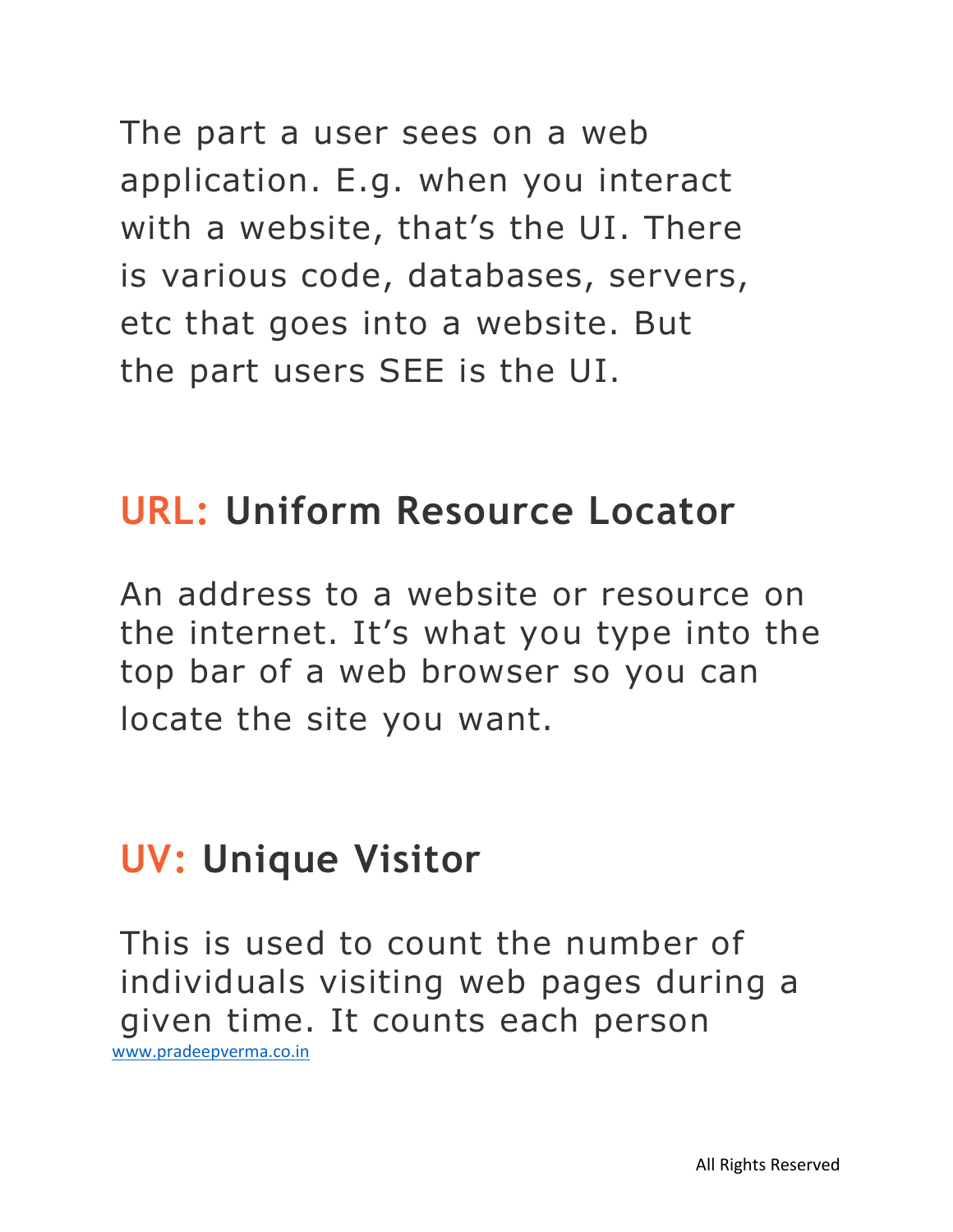individually, so if someone leaves the site and comes back they are still only counted as 1.

## **WOM: Word of Mouth**

A person shares their experience with a product or brand in writing or verbally with someone else.

## **WWW: World Wide Web**

How the internet organizes its web pages. This prefaces all URL's (see URL definition).

# **YoY: Year-over-Year**

Changes in levels expressed with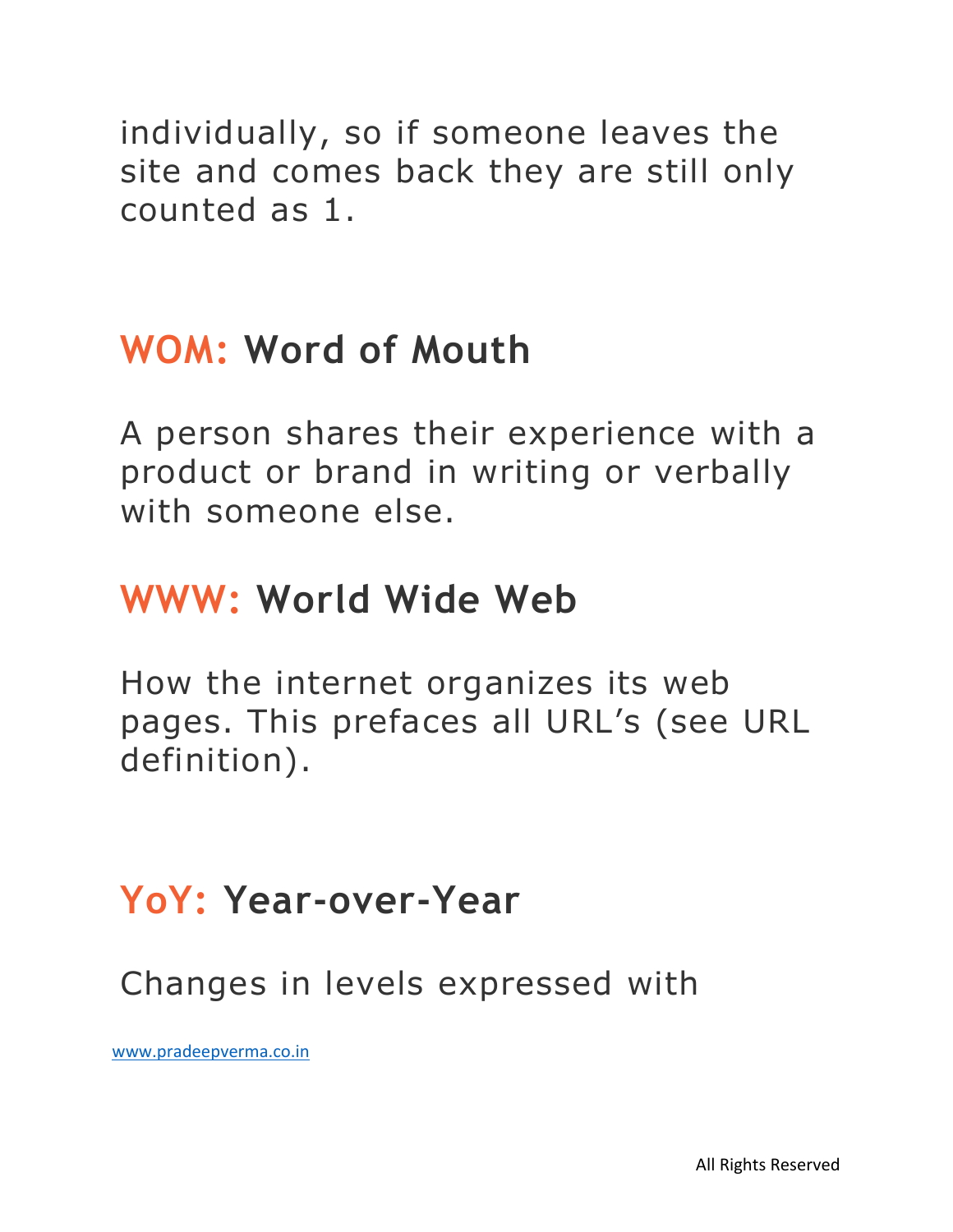respect to the previous year. YoY incorporates more data than MoM or QoQ, so it gives you a better long-term view.

## **YTD: Year-to-Date**

The time period starting at the beginning of the current year and ending at the current date.